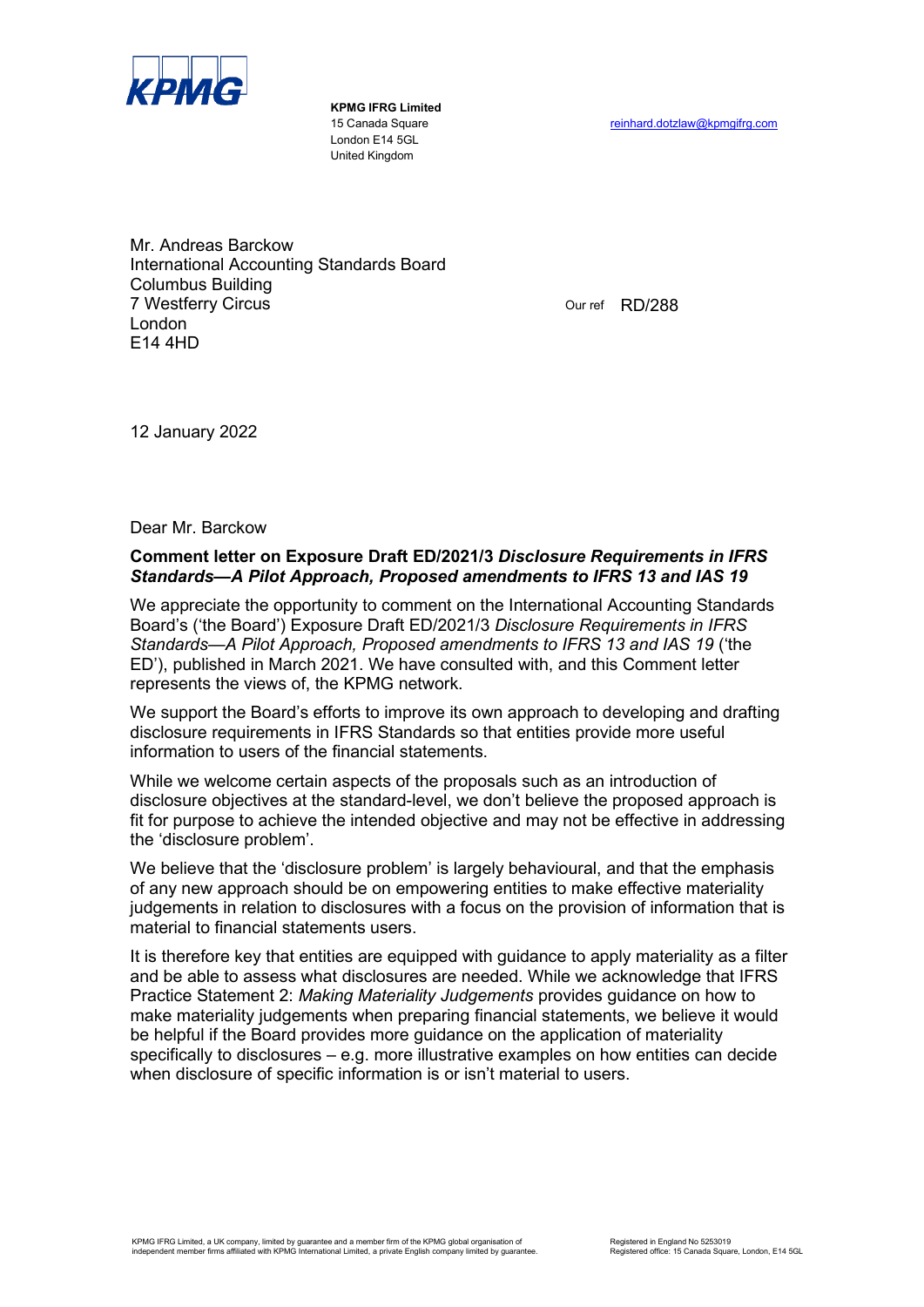

Our key concerns and recommendations are as follows.

# **The proposed approach introduces additional complexity by shifting even more judgement to entities**

The proposed approach introduces another layer of judgements - i.e. in addition to the usual materiality judgements, entities would need to decide what ('non-mandatory') disclosure(s) would satisfy the disclosure objective. We believe this would introduce additional complexity into reporting and be burdensome to apply or enforce for entities, auditors and regulators alike. Considering that many entities struggle currently to apply judgement in assessing whether individual disclosures are material to the users of financial statements, the proposed introduction of another layer of judgements on an entity-by-entity basis may not provide users with the information they need, and it may also hinder comparability.

We recognise that entities need to consider materiality and apply professional judgement in evaluating what information to disclose, but the judgement as to what specific information is relevant to users of general-purpose financial statements should be (predominantly) predetermined by the Board and not left to the judgement of entities. As such, we question the split between 'mandatory' and 'non-mandatory' disclosures and believe that a single set of disclosures that are required if they are considered material to users of the financial statements would be more appropriate.

We believe that the Board, through its extensive outreach with users, is in the best position to develop a single set of disclosure requirements that are relevant to meet users' needs.

### **The proposed approach may be misapplied given the proposed labelling of 'mandatory' and 'non-mandatory' disclosures**

While we recognise that entities should be able to exercise professional judgement to assess which disclosures to provide, we are concerned that some entities may read this literally as disclosures they 'must give' and disclosures they 'don't need to give at all'. It may lead to poor disclosures in practice – in particular, if entities choose to provide only mandatory disclosures. This may also make it difficult to enforce these 'non-mandatory' disclosures in circumstances when information is considered material, as some may interpret 'non-mandatory' as optional.

### **The proposed disclosure objectives are too high-level and not clearly articulated in all instances**

We support the Board's proposals to include overall disclosure objectives and specific disclosure objectives at the standard-level. This is a helpful step that may provide entities with a broader context as to what information users want and how users might utilise the information. However, the proposed disclosure objectives are currently drafted for the two 'pilot standards' (IFRS 13 and IAS 19) at too high a level to assist entities meaningfully with materiality assessments. We believe that such disclosure objectives need to be clear and self-explanatory. In particular, they should clearly articulate why the information is potentially of relevance to users. The objectives should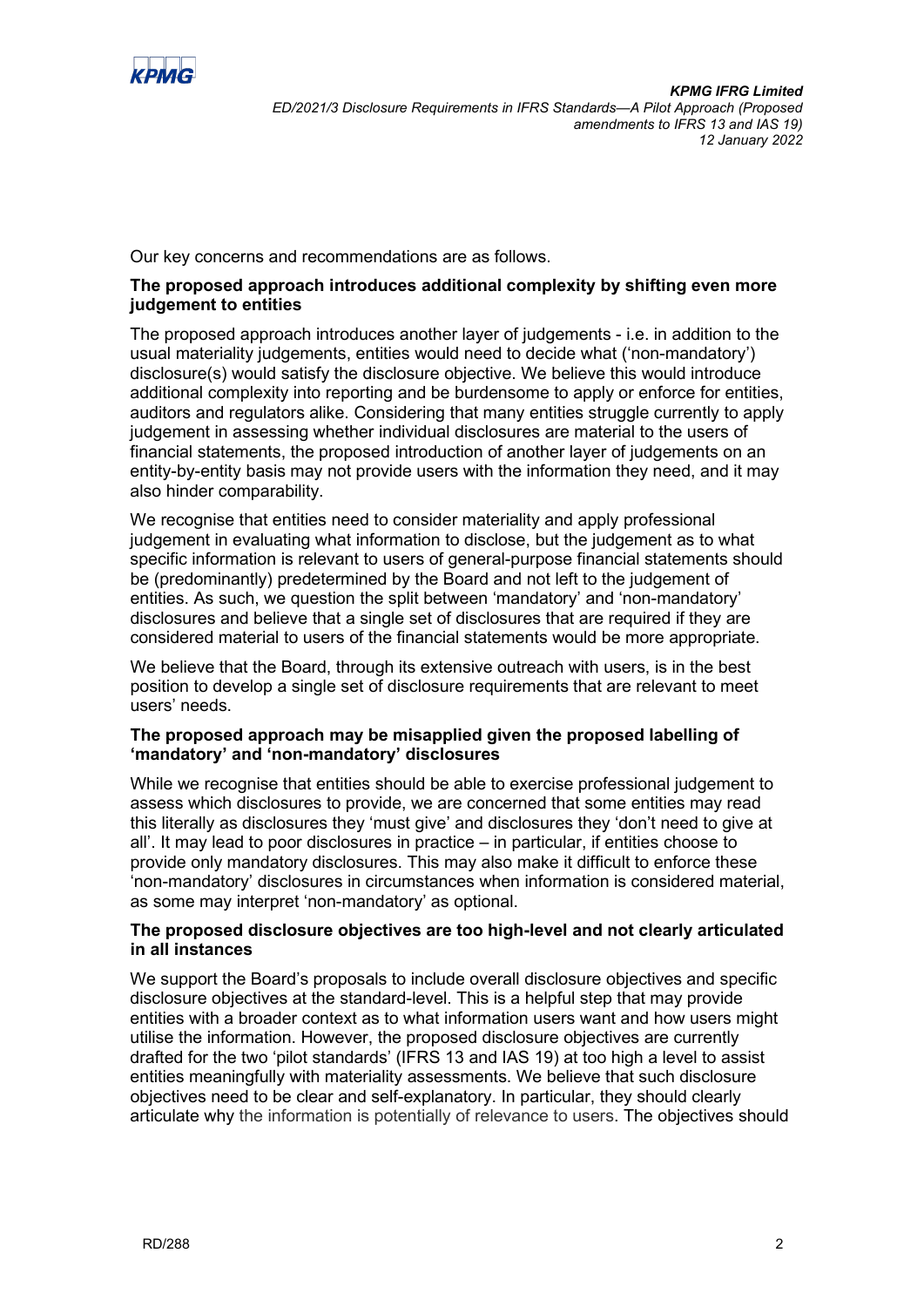

be drafted using plain language and, to the extent possible, aligned with terminology already used elsewhere in IFRS Standards, so that the meaning is obvious.

The success of the future approach depends partly on well-articulated disclosure objectives that help entities determine what information is material to users.

#### **The proposed approach does not strike the right balance between 'mandatory' and 'non-mandatory' disclosures**

We are also concerned with the proposed categories of 'mandatory' and 'nonmandatory' disclosures. Certain disclosures that we would generally consider critical to meet the proposed disclosure objective(s) under the pilot standards in the ED have been designated as 'non-mandatory', despite evidence that they are considered important for users. For example, most respondents to the **IFRS 13 Post** Implementation  $\text{Review}1$  $\text{Review}1$  (PIR) indicated that IFRS 13 requirements to disclose valuation techniques and significant unobservable inputs for Level 3 fair value measurements are most useful. Therefore, we question why the proposed disclosures in IFRS 13.110(a)-(c) are classified as 'non-mandatory'. Similarly, in the proposed amendments to IAS 19 disclosures on defined benefit plans, a description of the nature of the plan, a breakdown of the plan assets by category and the key actuarial assumptions are included within the 'non-mandatory' category (see IAS 19 paragraphs 147I(a), (h) and 147S(a) in the ED). We question how the proposed disclosure objective could be met without disclosure of such information. We would expect such information to be disclosed if it was material and hence we disagree with the proposed classification as 'non-mandatory'.

It appears that the proposed new guidance for the Board to use when developing and drafting disclosure requirements in IFRS Standards ('proposed Guidance') introduces another threshold for the Board to apply in drafting disclosures, i.e. 'essential' information (see paragraph DG13). However, in view of the above examples, it is unclear what this threshold means and how this threshold was applied in the pilot standards (IFRS 13 and IAS 19) – in particular, to what extent feedback from users/investors was considered in designating specific disclosure requirements as 'mandatory' versus 'non-mandatory'.

## **Our recommendation - Alternative disclosure model**

Given the above concerns, we do not support the proposed approach. Instead, we suggest the Board consider an alternative approach to promote relevant and entityspecific disclosures in the financial statements. The alternative model would include the following at an individual IFRS Standard level:

— Clearly articulated overall and specific disclosure objectives.

<span id="page-2-0"></span><sup>1</sup> See IFRS 13 PIR, *Feedback Statement on the implementation of IFRS 13*, page 12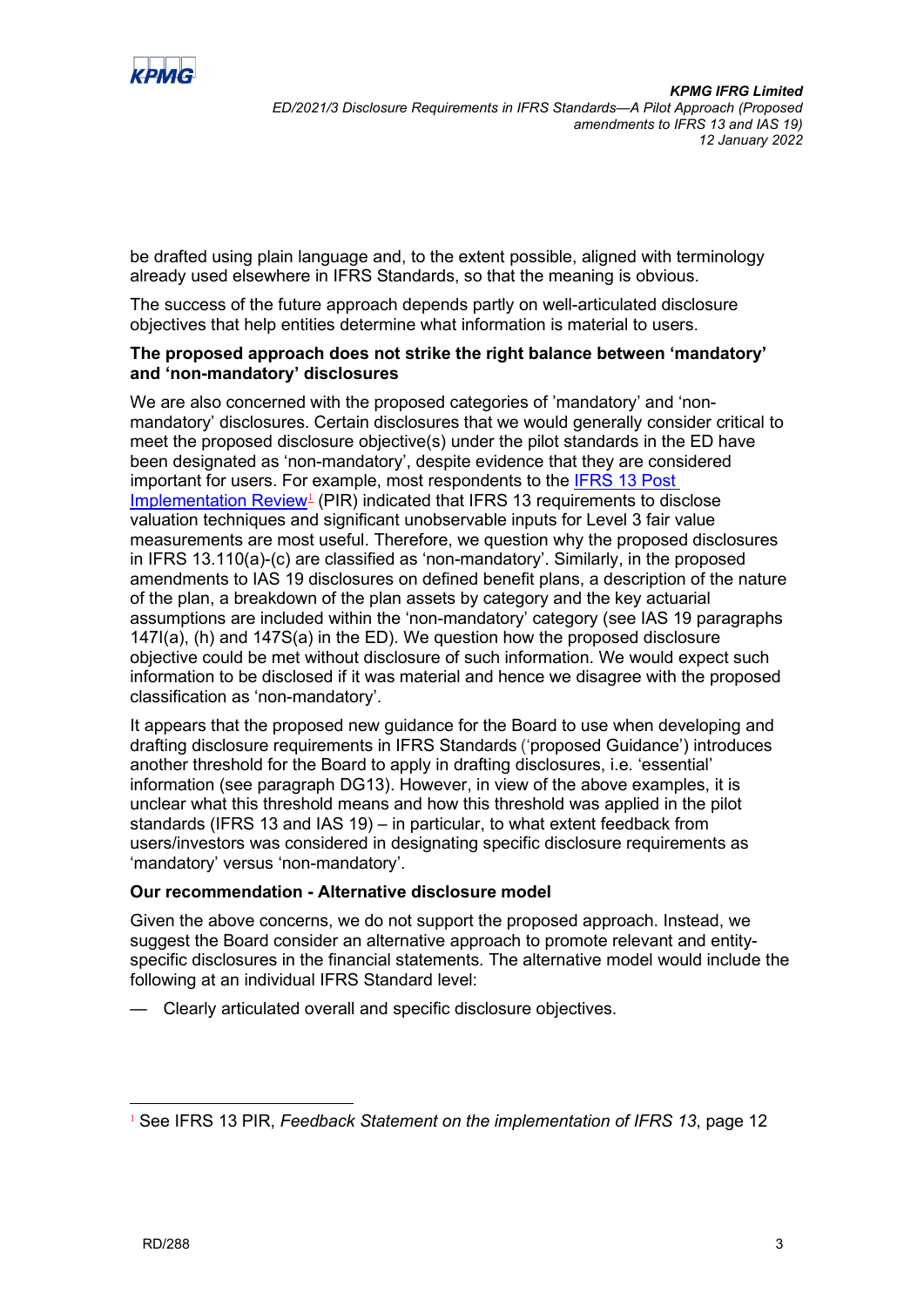

- A single set of disclosure requirements (as informed by the Board's extensive outreach with various user groups to identify and/or confirm what information users of general-purpose financial statements need).
- A requirement for the entity to consider whether:
	- any required disclosures are not material and therefore do not need to be provided; and
	- any additional disclosures are needed to meet the disclosure objective(s).

The Board should refine the disclosure objectives to be more specific and focused on users' needs – i.e. to explain clearly what information users need and why. Further outreach with users should enable the Board to develop a set of disclosure requirements that are the most decision-useful and relevant. We believe that such an approach, supported by a continued emphasis on the use of materiality judgements, would enable preparers and other stakeholders to move away from a checklist approach and lead to more effective disclosures.

It is also important to consider how changes in the methods of delivery of financial reports (e.g. electronic reports, XBRL) and other technological developments can contribute to more effective communication of information.

We have set out our detailed comments and responses to the specific questions in the ED in the appendix to this letter.

Please contact Reinhard Dotzlaw at [reinhard.dotzlaw@kpmgifrg.com](mailto:reinhard.dotzlaw@kpmgifrg.com) or Gabriela Kegalj at [gabrielakegalj@kpmg.ca](mailto:gabrielakegalj@kpmg.com.ca) if you wish to discuss any of the issues raised in this letter.

Yours sincerely

KPMG IFRG Limited

KPMG IFRG Limited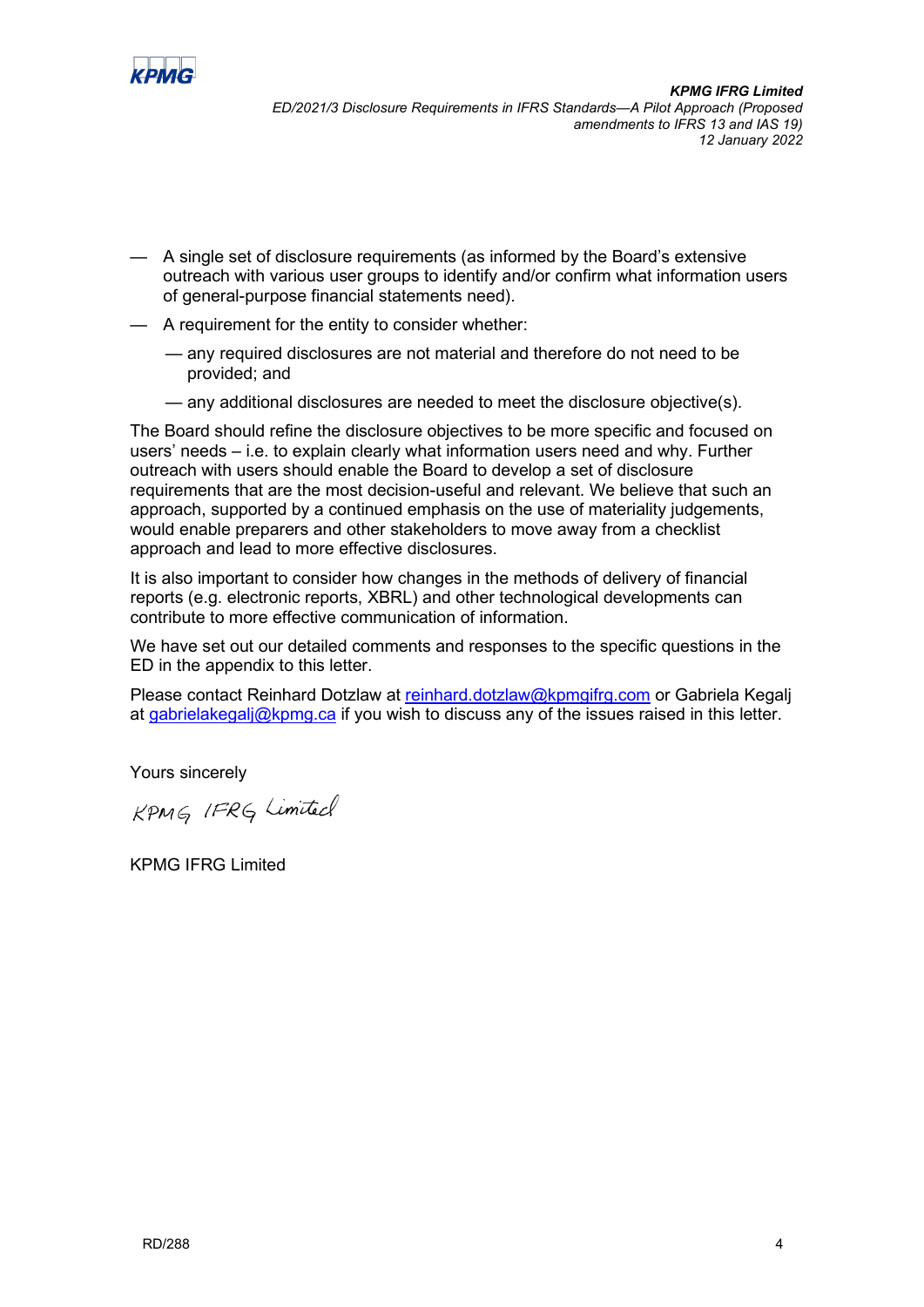

### **Appendix: Responses to specific questions**

## **The proposed Guidance for developing disclosure requirements in IFRS Standards in future**

Question 1 – Using overall disclosure objectives

Paragraphs DG5–DG7 of this Exposure Draft explain how the Board proposes to use overall disclosure objectives in future.

- a) Do you agree that the Board should use overall disclosure objectives within IFRS Standards in future? Why or why not?
- b) Do you agree that overall disclosure objectives would help entities, auditors and regulators determine whether information provided in the notes meets overall user information needs? Why or why not?

We support the Board's proposal to include overall disclosure objectives, as well as specific disclosure objectives (Question 2) within IFRS Standards, as it would help to explain the purpose of the disclosures from a user perspective.

This is a helpful step that may provide entities, auditors and regulators with a broader context as to what information users want and how users might utilise the information. However, the proposed overall and specific disclosure objectives are currently drafted for the two pilot standards at too high a level to assist entities with materiality assessments in a meaningful way and are not clearly articulated in all instances. See our response to Question 6 that illustrates our concern with respect to the proposed overall disclosure objective in the proposed amendments to IFRS 13.

We believe that the disclosure objectives need to be clear and self-explanatory. The objectives should be drafted using plain language and, to the extent possible, aligned with terminology already used elsewhere in IFRS Standards, so that the meaning is obvious.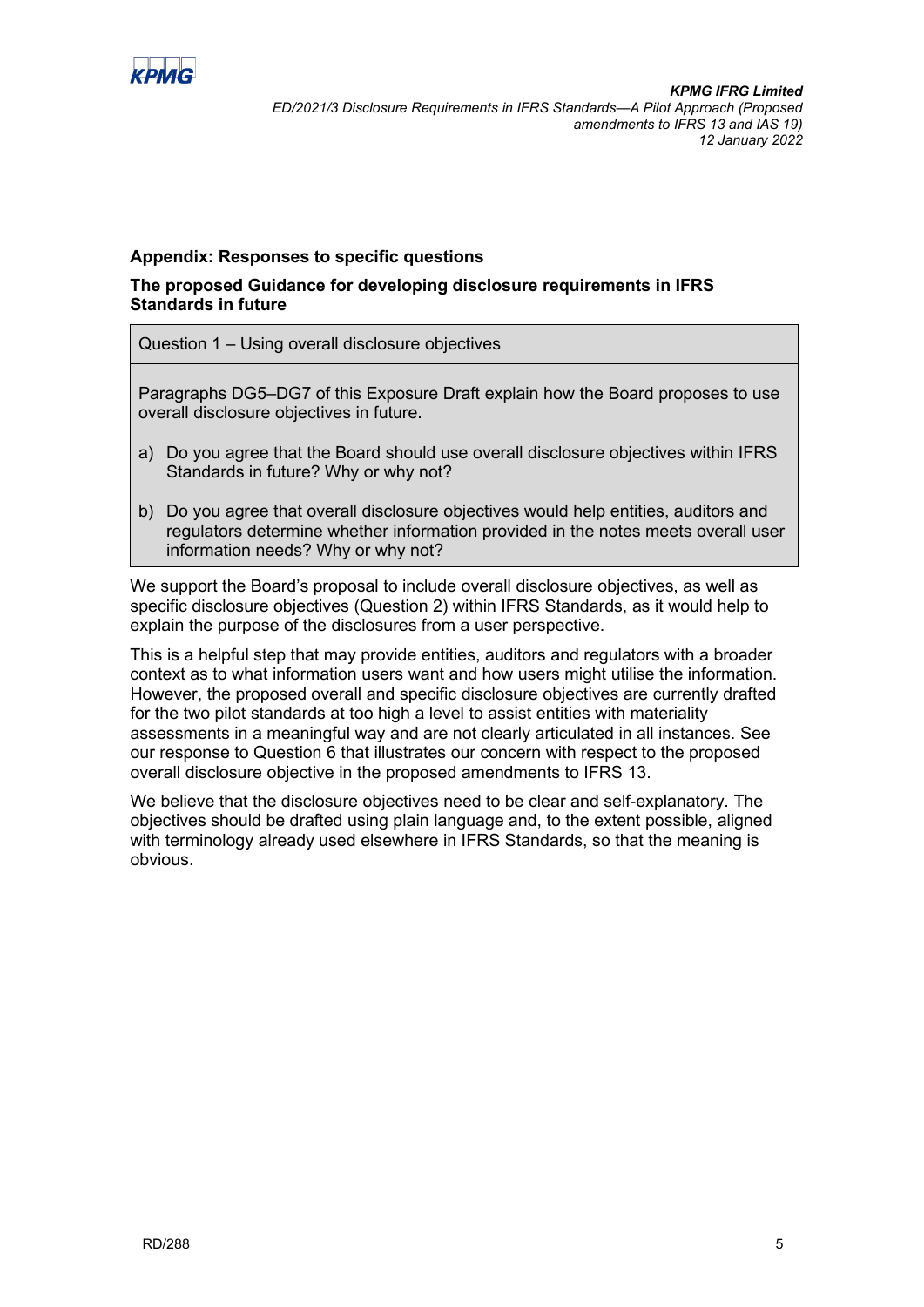

Question 2 – Using specific disclosure objectives and the disclosure problem

Paragraphs DG8–DG10 of this Exposure Draft explain how the Board proposes to use specific disclosure objectives in future.

- a) Do you agree that specific disclosure objectives, and the explanation of what the information is intended to help users do, would help entities apply judgements effectively when preparing their financial statements to:
	- (i) provide relevant information;
	- (ii) eliminate irrelevant information; and
	- (iii) communicate information more effectively?

Why or why not? If not, what alternative approach would you suggest and why?

b) Do you agree that specific disclosure objectives, and the explanation of what the information is intended to help users do, would provide a sufficient basis for auditors and regulators to determine whether an entity has applied judgements effectively when preparing their financial statements? Why or why not?

Consistent with our response to Question 1, while we agree that specific disclosure objectives would help entities in understanding what information is useful to users of the financial statements, we are not convinced that the specific disclosure objectives as currently drafted would help entities to apply materiality judgements effectively and determine what information to disclose to meet those objectives. See our responses to Questions 7 and 9 for examples of how the proposed objectives can be clarified.

The success of the future approach depends partly on clear disclosure objectives that help entities determine what information is material to users. If the specific disclosure objectives are drafted in a clear way and articulated in plain English, then they are likely to contribute to the desired behavioural change. The understanding of the purpose of the disclosures may assist entities with materiality judgements.

Further, as stated in the cover note, it is key that entities are equipped with guidance to apply materiality as a filter and be able to assess what disclosures are needed. While we acknowledge that IFRS Practice Statement 2: *Making Materiality Judgements* provides guidance on how to make materiality judgements when preparing financial statements, we believe it would be helpful if the Board provides more guidance on the application of materiality specifically to disclosures – e.g. more illustrative examples on how entities can decide when disclosure of specific information is or isn't material to users.

Refer to *Our recommendation - Alternative disclosure model* as described in the cover note and our response to Question 3.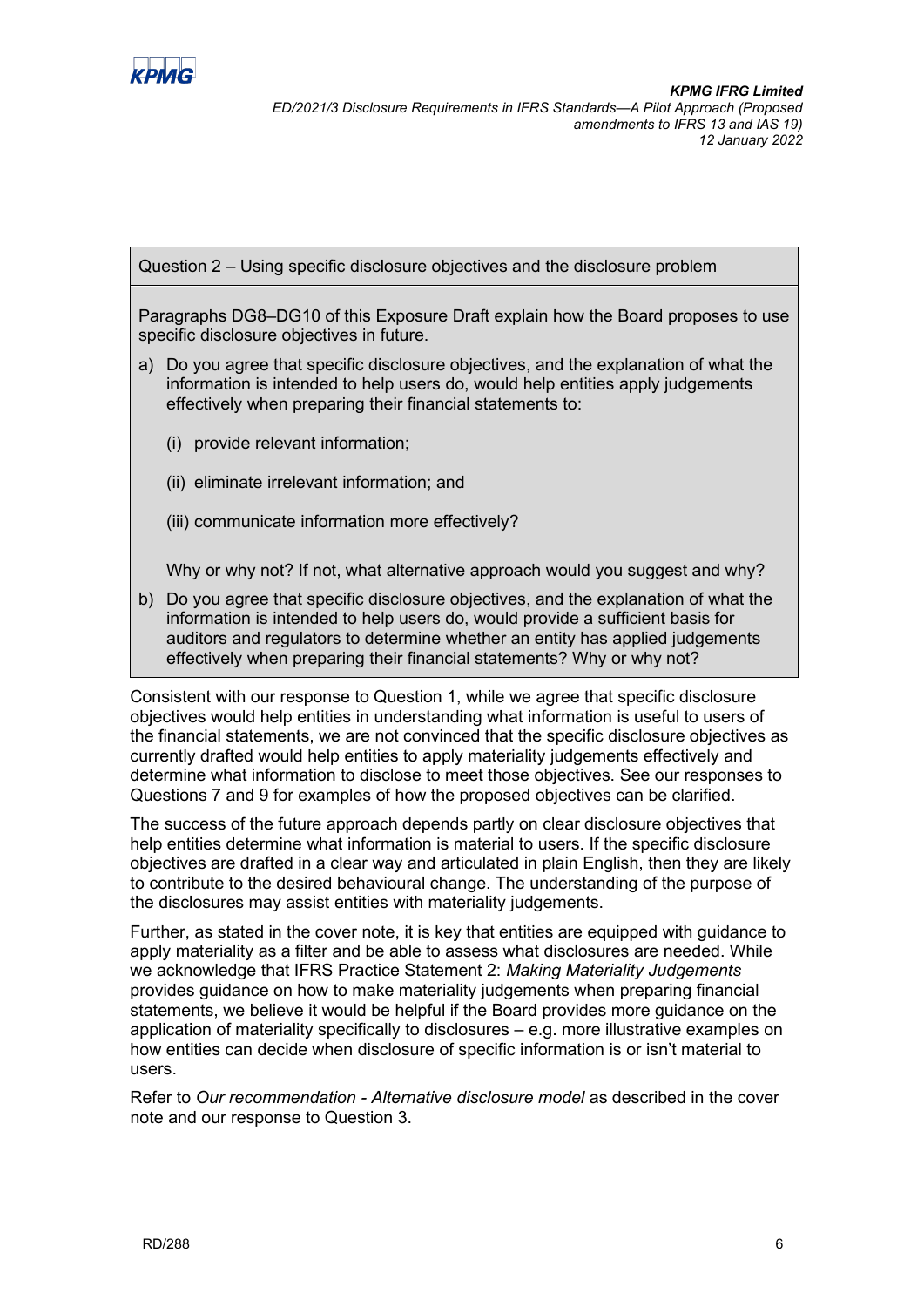

Question 3 – Increased application of judgement

Paragraphs DG2–DG3 and DG8–DG13 of this Exposure Draft explain why, in future, the Board proposes to:

- a) use prescriptive language to require an entity to comply with the disclosure objectives.
- b) typically use less prescriptive language when referring to items of information to meet specific disclosure objectives. An entity, therefore, would need to apply judgement to determine the information to disclose in its circumstances.

This approach is intended to shift the focus from applying disclosure requirements like a checklist to determining whether disclosure objectives have been satisfied in the entity's own circumstances. Paragraphs BC188–BC191 of the Basis for Conclusions describe the likely effects of this approach on the behaviour of entities, auditors and regulators towards disclosures in financial statements. Paragraphs BC192–BC212 of the Basis for Conclusions describe the likely effects of this approach on the quality of financial reporting, including the cost consequences of the approach.

- a) Do you agree with this approach? Why or why not? If not, what alternative approach do you suggest and why?
- b) Do you agree that this approach would be effective in discouraging the use of disclosure requirements in IFRS Standards like a checklist? Why or why not?
- c) Do you agree that this approach would be effective in helping to address the disclosure problem? For example, would the approach help entities provide decision-useful information in financial statements? Why or why not?
- d) Do you agree that this approach would be operational and enforceable in practice? Why or why not?
- e) Do you have any comments on the cost of this approach, both in the first year of application and in subsequent years? Please explain the nature of any expected incremental costs, for example, changes to the systems that entities use to produce disclosures in financial statements, additional resources needed to support the increased application of judgement, additional audit costs, costs for users in analysing information, or changes for electronic reporting.

While we recognise the need to move away from a 'checklist approach' and believe that the preparation of financial statements including disclosures requires the application of professional judgement, we do not support the proposed approach.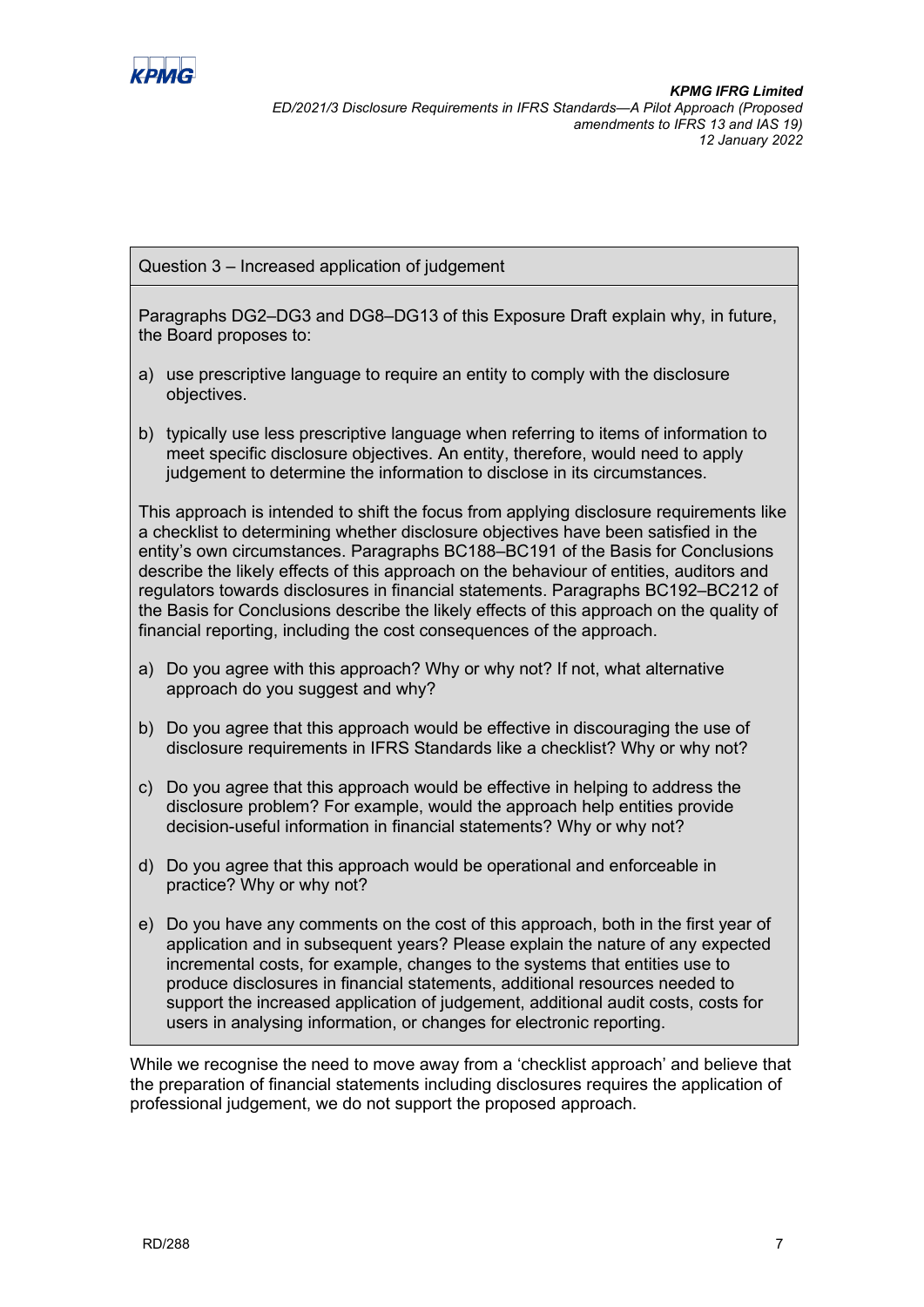

In particular, we are concerned that the proposed approach introduces another layer of judgements - i.e. in addition to the usual materiality judgements, entities would need to decide what ('non-mandatory') disclosure(s) would satisfy the disclosure objective. We believe this would introduce additional complexity into financial reporting and be burdensome to apply or enforce for entities, auditors and regulators alike. Considering that many entities struggle currently to apply judgement in assessing whether individual disclosures are material to the users of financial statements, the proposed introduction of another layer of judgements on an entity-by-entity basis may not provide users with the information they need. The proposed model also has the potential to significantly hinder comparability given the variations in judgements that will be made by different entities.

We recognise that entities need to consider materiality and apply professional judgement in evaluating what information needs to be disclosed, but the judgement as to what specific information is relevant to users of general-purpose financial statements should be (predominantly) predetermined by the Board and not left to the judgement of entities. For general purpose financial statements, there needs to be a set of appropriate disclosures that are required (materiality dependant) to address the needs of the primary users of those financial statements. Otherwise, there is a risk that entities will only focus on certain specific users - e.g. equity analysts - rather than the wider population of users when assessing what disclosures to provide. We believe that the Board, through its extensive outreach with various user groups, is in the best position to develop a single set of disclosure requirements that are relevant to meet users' needs.

In addition, we question the proposed split between 'mandatory' and 'non-mandatory' disclosures and believe that a single set of disclosures that are required if they are considered material to users of the financial statements would be more appropriate. See our response to Question 4 for further details.

#### *Our recommendation - Alternative disclosure model*

Given the above concerns, we do not support the proposed approach. Instead, we suggest the Board consider an alternative approach to promote relevant and entityspecific disclosures in the financial statements. The alternative model would include the following at an individual IFRS Standard level:

- Clearly articulated overall and specific disclosure objectives.
- A single set of disclosure requirements (as informed by the Board's extensive outreach with various user groups to identify and/or confirm what information users of general-purpose financial statements need).
- A requirement for the entity to consider whether:
	- any required disclosures are not material and therefore do not need to be provided; and
	- any additional disclosures are needed to meet the disclosure objective(s).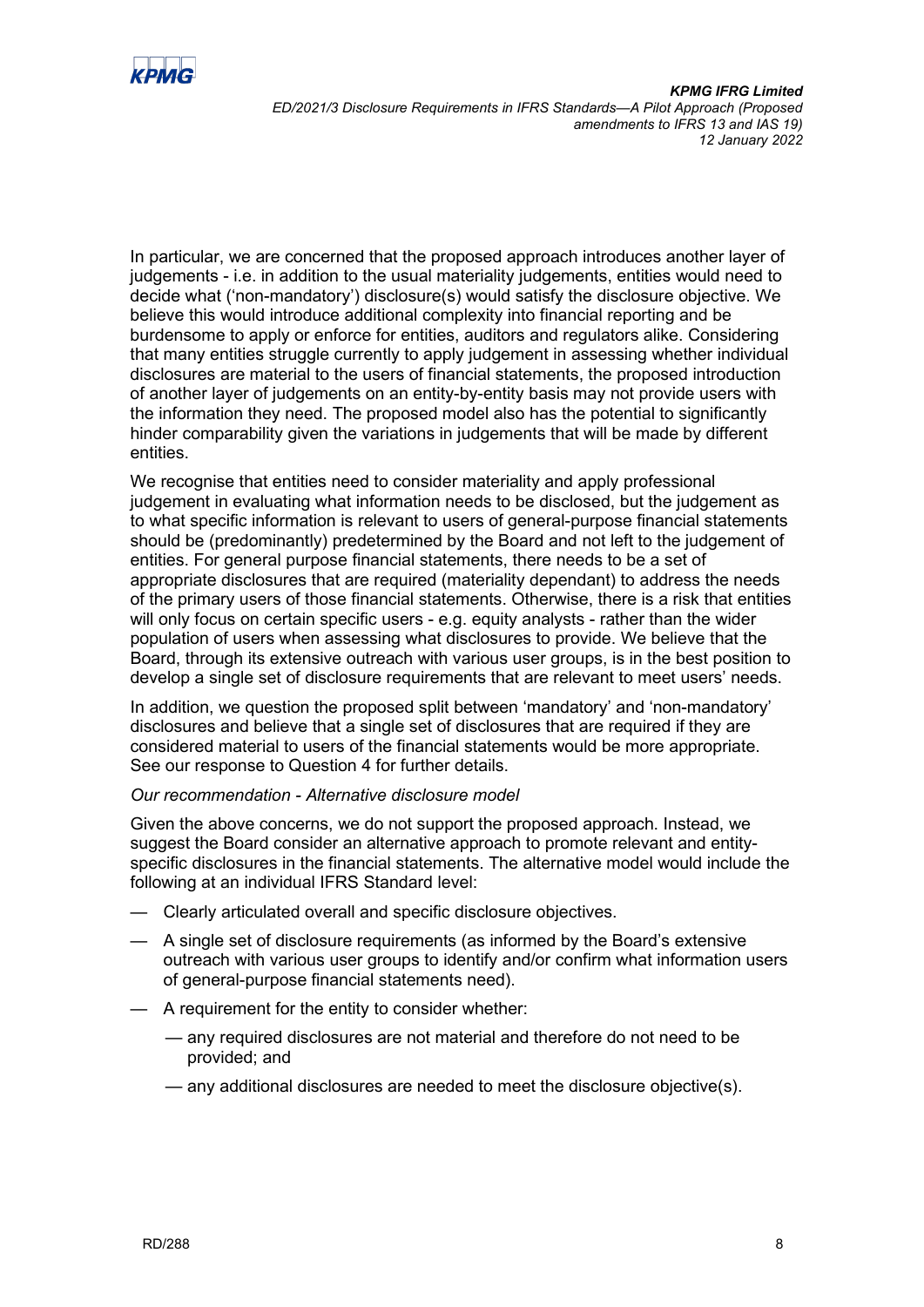

The Board should refine the disclosure objectives to be more specific and focused on users' needs – i.e. to explain clearly what information users need and why. Further outreach with users should enable the Board to develop a set of disclosure requirements that are the most decision-useful and relevant. We believe that such an approach, supported by a continued emphasis on the use of materiality judgements, would enable preparers and other stakeholders to move away from a checklist approach and lead to more effective disclosures.

Question 4 – Describing items of information to promote the use of judgement

The Board proposes to use the following less prescriptive language when identifying items of information: 'While not mandatory, the following information may enable an entity to meet the disclosure objective'. Paragraph BC19–BC26 of the Basis for Conclusions describe the Board's reasons for this language and alternative options that the Board considered.

Do you agree that the proposed language is worded in a way that makes it clear that entities need to apply judgement to determine how to meet the specific disclosure objective? If not, what alternative language would you suggest and why?

As noted in our response to Question 3, we do not support the proposed approach and the proposed split between 'mandatory' and 'non-mandatory' disclosures. We do not believe this is a matter of being more or less prescriptive. We believe that there should be a single set of IFRS disclosure requirements for each standard (predetermined by the Board as informed by its extensive outreach with various user groups to identify and/or confirm what information users of general-purpose financial statements need). Such disclosures would be provided when they are considered material to users of the financial statements. Refer to *Our recommendation - Alternative disclosure model* in the cover note.

## *Proposed labelling of 'mandatory' and 'non-mandatory' disclosures*

While we recognise that entities should be able to exercise professional judgement to assess which disclosures to provide, we are concerned that some entities may read this literally as disclosures they 'must give' and disclosures they 'don't need to give at all'. It may lead to poor disclosures in practice – in particular, if entities choose to provide only mandatory disclosures. This may also make it difficult to enforce these 'non-mandatory' disclosures in circumstances when information is considered material, as some may interpret 'non-mandatory' as optional. In our experience, existing 'nonmandatory' disclosures (e.g., IAS 38.128 and IAS 16.79) are generally not provided and challenging to enforce.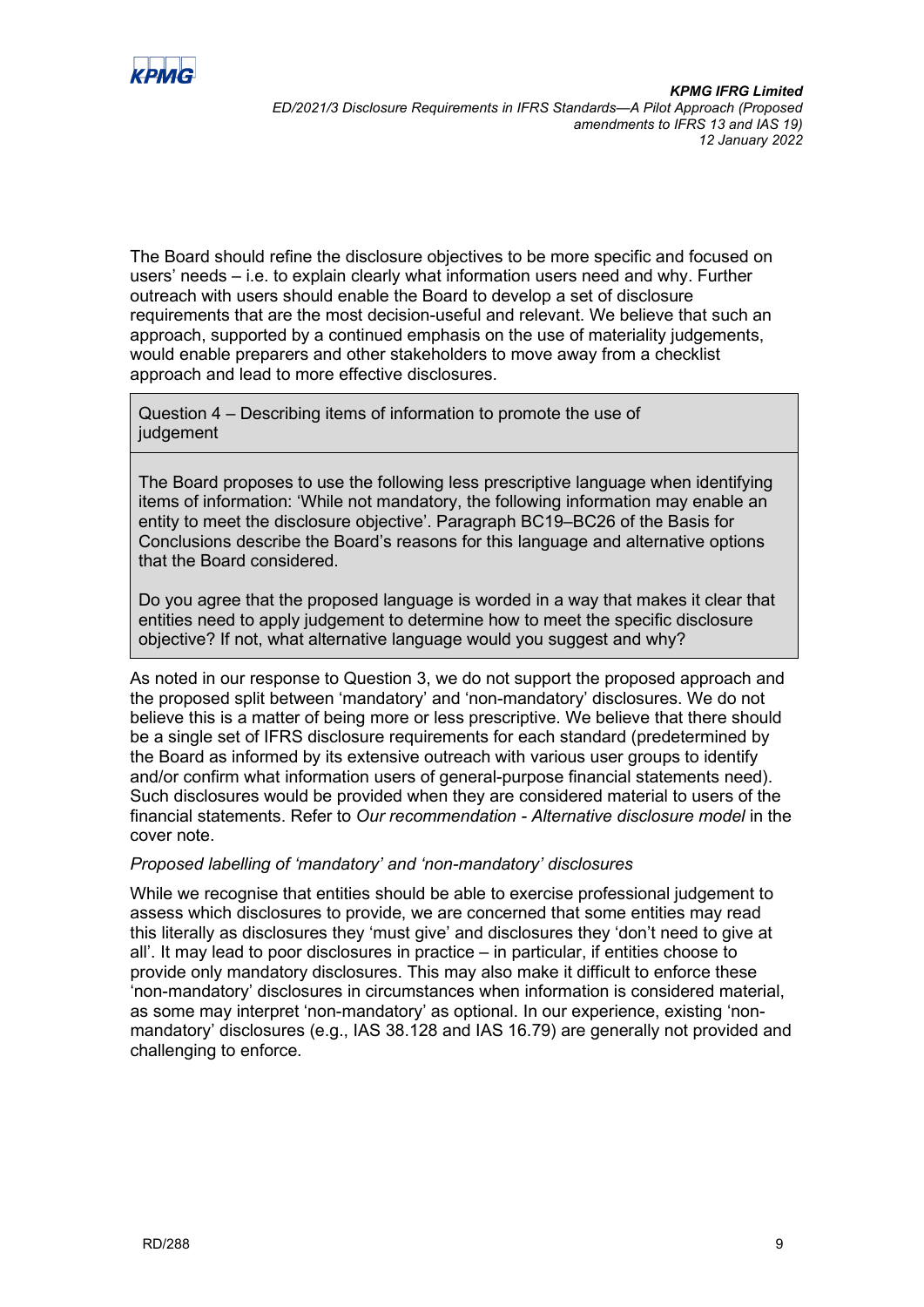

### *Lack of appropriate balance between 'mandatory' and 'non-mandatory' disclosures*

We are also concerned with the proposed categories of 'mandatory' and 'nonmandatory' disclosures. Certain disclosures that we would generally consider critical to meet the proposed disclosure objective(s) under the pilot standards in the ED have been designated as 'non-mandatory', despite evidence that they are considered important for users. For example, most respondents to the [IFRS 13 Post](https://www.ifrs.org/content/dam/ifrs/project/pir-ifrs-13/published-documents/pir-ifrs-13-feedback-statement-dec-2018.pdf)  [Implementation Review](https://www.ifrs.org/content/dam/ifrs/project/pir-ifrs-13/published-documents/pir-ifrs-13-feedback-statement-dec-2018.pdf)<sup>[2](#page-9-0)</sup> (PIR) indicated that IFRS 13 requirements to disclose valuation techniques and significant unobservable inputs for Level 3 fair value measurements are most useful. Therefore, we question why the proposed disclosures in IFRS 13.110(a)-(c) are classified as 'non-mandatory'. Similarly, in the proposed amendments to IAS 19 disclosures on defined benefit plans, a description of the nature of the plan, a breakdown of the plan assets by category and the key actuarial assumptions are included within the 'non-mandatory' category (see IAS 19 paragraphs 147I(a), (h) and 147S(a)). We question how the proposed disclosure objective could be met without disclosure of such information. We would expect such information to be disclosed if it was material and hence we disagree with the proposed classification as 'non-mandatory'.

It appears that the proposed Guidance for the Board introduces another threshold for the Board to apply in drafting disclosures, i.e. 'essential' information (see paragraph DG13). However, in view of the above examples, it is unclear what this threshold means and how this threshold was applied in the pilot standards – in particular, to what extent feedback from users/investors was considered in designating specific disclosure requirements as 'mandatory' versus 'non-mandatory'.

Question 5 – Other comments on the proposed Guidance

Paragraphs BC27–BC56 of the Basis for Conclusions describe other aspects of how the Board proposes to develop disclosure requirements in IFRS Standards in future applying the proposed Guidance. Paragraphs BC188–BC212 of the Basis for Conclusions explain the expected effects of any disclosure requirements developed using the proposed Guidance.

Do you have any other comments on these aspects? Please indicate the specific paragraphs or group of paragraphs to which your comments relate (if applicable).

We have no other comments on the proposed Guidance.

<span id="page-9-0"></span><sup>2</sup> See IFRS 13 PIR, *Feedback Statement on the implementation of IFRS 13*, page 12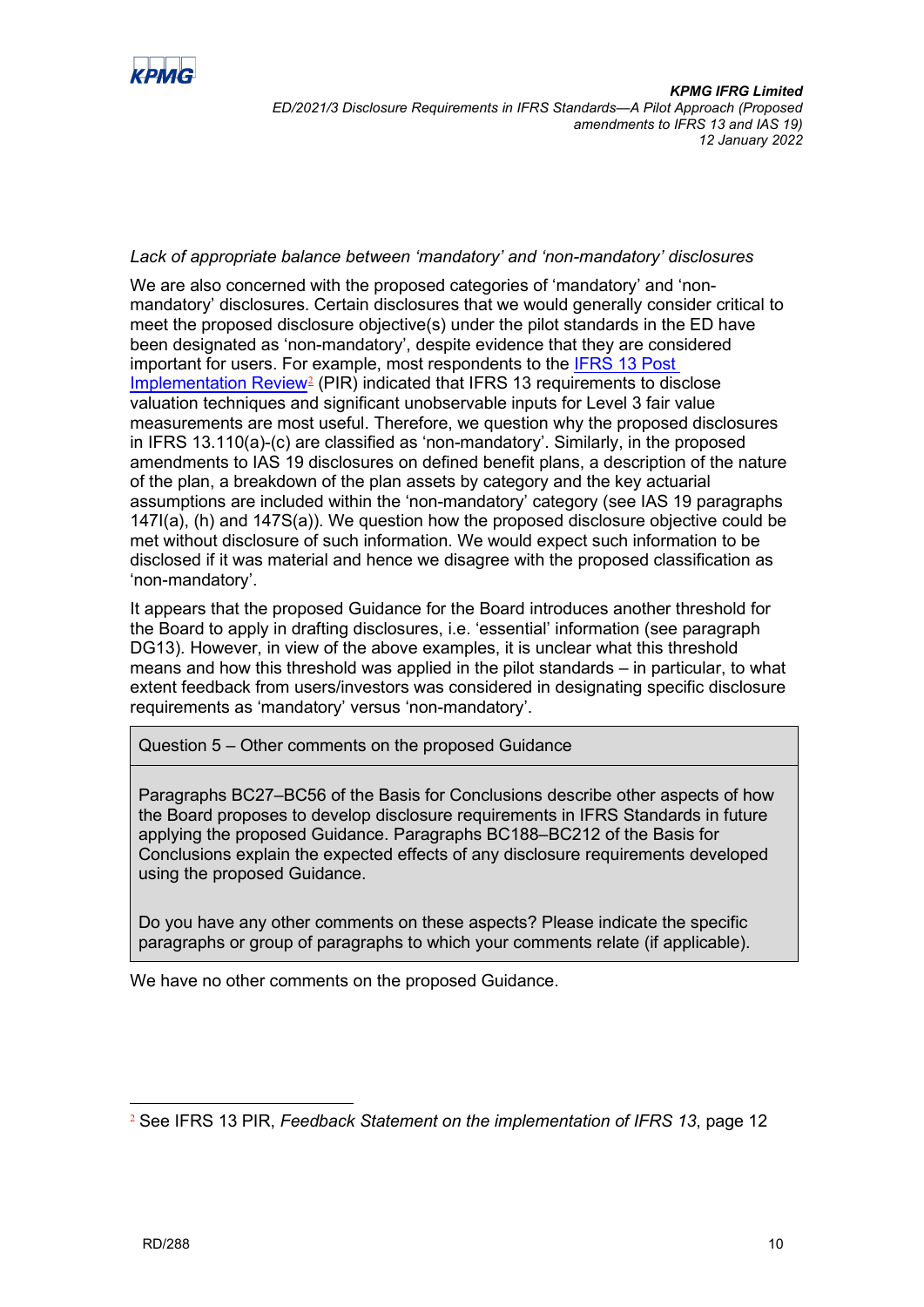

# **Proposed amendments to IFRS 13** *Fair Value Measurement* **applying the proposed Guidance**

Question 6 – Overall disclosure objective for assets and liabilities measured at fair value in the statement of financial position after initial recognition

Paragraphs BC62–BC73 of the Basis for Conclusions describe the Board's reasons for proposing the overall disclosure objective for assets and liabilities measured at fair value in the statement of financial position after initial recognition.

Do you agree that this proposed objective would result in the provision of useful information that meets the overall user information needs about assets and liabilities measured at fair value in the statement of financial position after initial recognition? If not, what alternative objective do you suggest and why?

Consistent with our response to Question 1, we believe that having overall disclosure objectives is useful. We agree that the proposed overall disclosure objective for assets and liabilities measured at fair value in the statement of financial position after initial recognition is helpful to entities because it explains the purpose of the disclosures from the users' perspective.

The proposed overall disclosure objective in paragraph 100 of the ED states that "an entity shall disclose information that enables users of financial statements to evaluate the entity's exposure to uncertainties associated with fair value measurements". However, 'exposure to uncertainties associated with fair value measurements' is not explained in the ED. For example, it is not clear whether it refers to uncertainties inherent in the fair value measurement (i.e. the objectivity of the fair value measurement), fair value measurement of items significantly affected by uncertainties during the reporting period, and/or to the impact of reasonably possible changes to inputs used in the fair value measurement. The Board should clarify the proposed objective to ensure that it is well-understood and drives appropriate disclosure.

## *Level of aggregation*

We note that while the level of aggregation is mentioned in the current IFRS 13.92(c) after the disclosure objectives paragraph, it is not included in paragraph 101 of the ED. Given the discussion of aggregation in DG7 and BC52 of the ED, and the fact that in the IFRS 13 PIR almost all respondents considered aggregation as one of the key issues in disclosing information under IFRS 13, we suggest that the Board refers to the level of aggregation in paragraph 101 of the ED, or at least refers in paragraph 101 to paragraph B49.

Refer to our response to Question 11 for further discussion regarding a need for additional guidance on aggregation.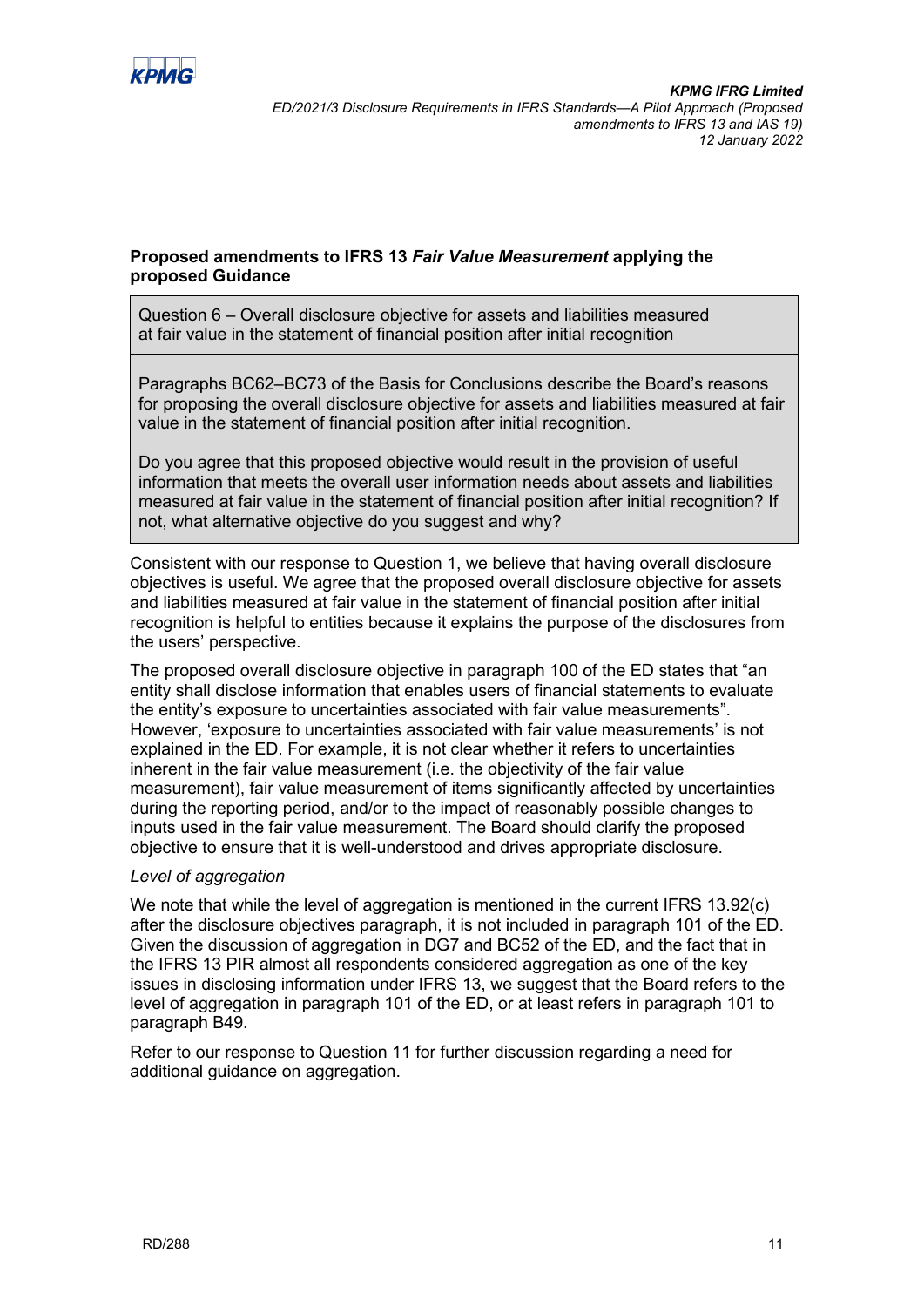

Question 7 – Specific disclosure objectives for assets and liabilities measured at fair value in the statement of financial position after initial recognition

Paragraphs BC74–BC97 of the Basis for Conclusions describe the Board's reasons for proposing the specific disclosure objectives about assets and liabilities measured at fair value in the statement of financial position after initial recognition, and discuss approaches that the Board considered but rejected.

- a) Do you agree that the proposed specific disclosure objectives capture detailed user information needs about assets and liabilities measured at fair value in the statement of financial position after initial recognition? Why or why not? If not, what changes do you suggest?
- b) Do you agree that the proposed specific disclosure objectives would result in the provision of information about material fair value measurements and the elimination of information about immaterial fair value measurements in financial statements? Why or why not?
- c) Do you agree that the benefits of the specific disclosure objectives would justify the costs of satisfying them? Why or why not? If you disagree, how should the objectives be changed so that the benefits justify the costs? Please indicate the specific disclosure objective(s) to which your comments relate.
- d) Do you have any other comments on the proposed specific disclosure objectives? Please indicate the specific disclosure objective(s) to which your comments relate

Consistent with our response to Question 1, we believe that having specific disclosure objectives is useful. We agree that the proposed specific disclosure objectives for assets and liabilities measured at fair value in the statement of financial position aim to capture detailed user information needs about assets and liabilities measured at fair value.

However, in order for the proposed specific disclosure objectives to result in the provision of information about material fair value measurements and the elimination of information about immaterial fair value measurements in financial statements, we believe that the standard itself should include some of the wording that currently appears in the draft Basis for Conclusions (see paragraphs BC75, BC79, BC81, BC85 and BC91). These paragraphs provide further insights into users' informational needs and how these are to be addressed by the standard's disclosure requirements. This would be helpful for entities when identifying and assessing what information is material or immaterial to users.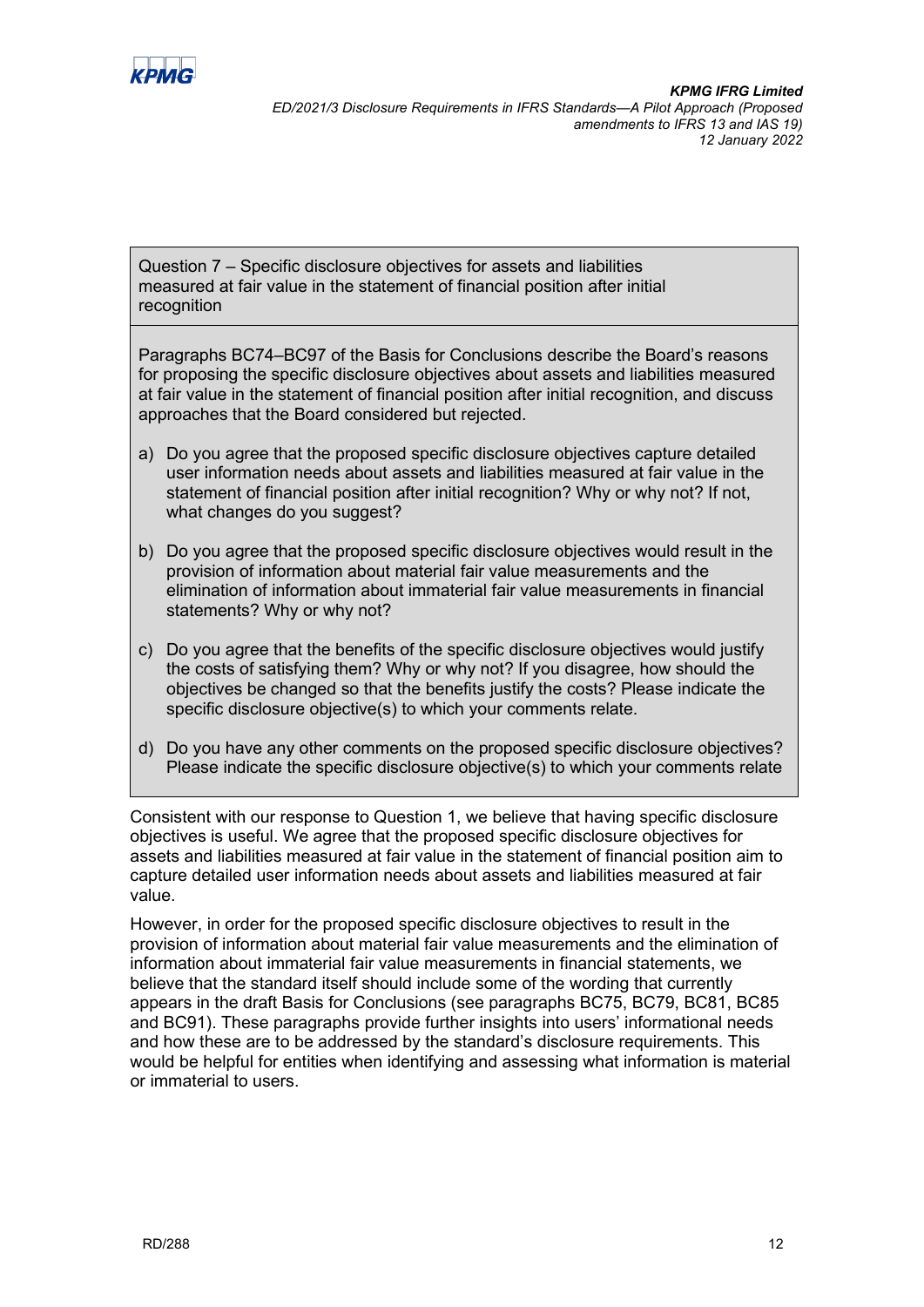

We also note that certain specific disclosure objectives lack clarity. For example, the proposed specific objective in paragraph 103(a) of the ED refers to disclosure of 'other characteristics' – it is not clear whether these are limited only to the characteristics that relate to categorisation of the asset or liability, as required to be disclosed according to paragraph 103(b), or whether it would capture other characteristics besides these.

We believe that the heading above paragraph 114 of the ED - "Reasons for changes in fair value measurements" - is misleading, as the Board's intention is to provide a reconciliation from the opening balance to the closing balance and not to otherwise provide explanations for the factors behind the change in values of an instrument during the reporting period. The heading should be clear and fit for purpose.

Question 8 – Information to meet the specific disclosure objectives for assets and liabilities measured at fair value in the statement of financial position after initial recognition

Paragraphs BC74–BC97 of the Basis for Conclusions describe the Board's reasons for proposing the items of information to meet the specific disclosure objectives about assets and liabilities measured at fair value in the statement of financial position after initial recognition, and discuss information that the Board considered but decided not to include.

- a) Do you agree that entities should be required to disclose the proposed items of information in paragraphs 105, 109 and 116 of the [Draft] amendments to IFRS 13? Why or why not? If not, what changes do you suggest and how would they help an entity to meet the specific disclosure objective?
- b) Do you agree with the proposed items of information that are not mandatory but may enable entities to meet each specific disclosure objective? Why or why not? If not, what changes do you suggest and how would they help an entity to meet the specific disclosure objective?

## *Mandatory disclosures*

We agree that the information required to be disclosed by paragraphs 105, 109 and 116 in the ED and designated as 'mandatory' is essential to users of the financial statements.

However, as noted in our response to Question 4, we are concerned with the lack of appropriate balance between 'mandatory' and 'non-mandatory' disclosures.

## *Non-mandatory disclosures*

We question why some proposed disclosures that we would consider critical to meet the proposed specific disclosure objectives for assets and liabilities measured at fair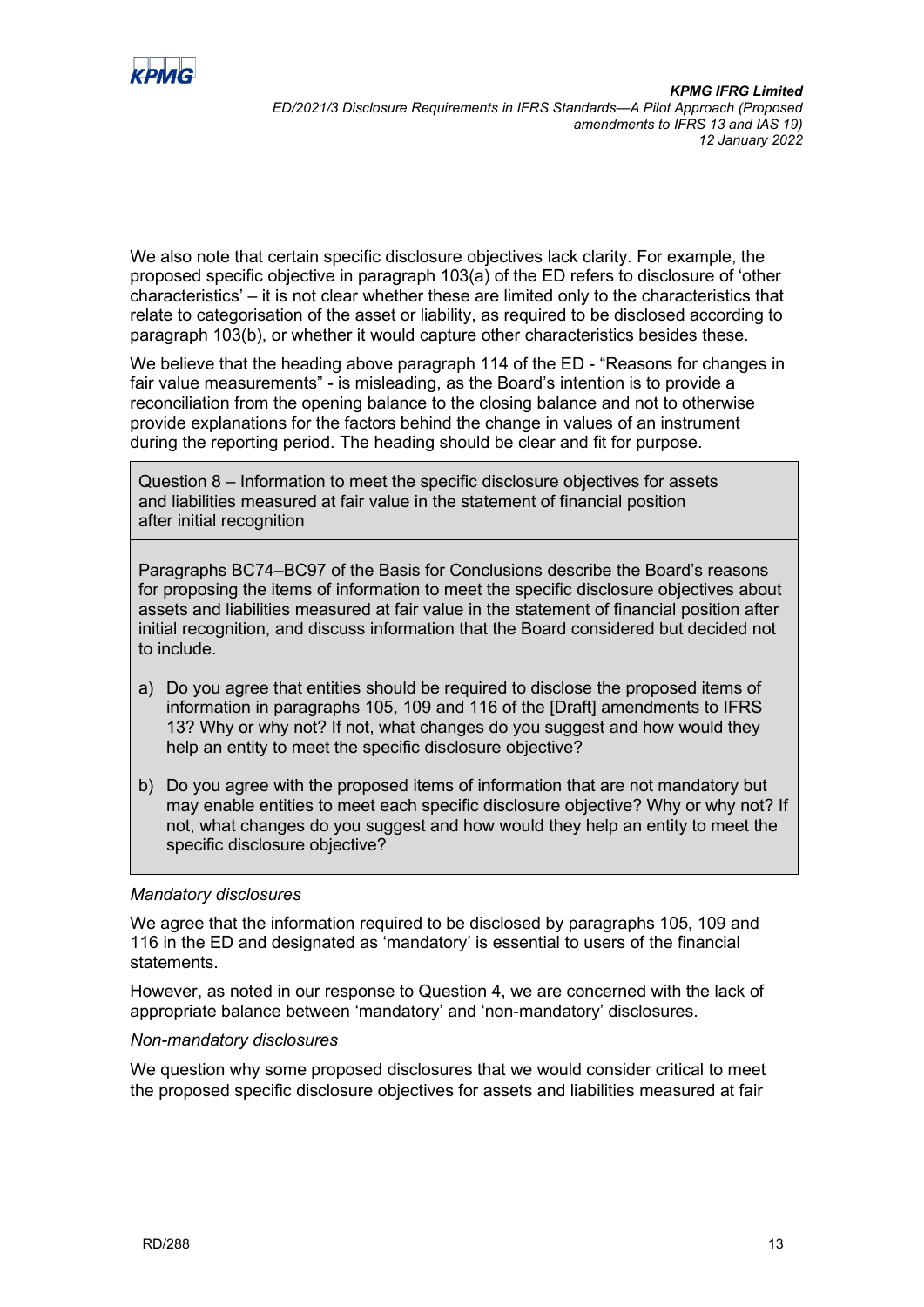

value in the statement of financial position after initial recognition have been designated as 'non-mandatory' despite evidence that they are considered important for users.

In particular, we question the basis for designating the following disclosures in the proposed amendments to IFRS 13 as 'non-mandatory':

- IFRS 1[3](#page-13-0).110(a)-(c): We note that in the IFRS 13 PIR<sup>3</sup> respondents indicated that the most useful disclosures about Level 3 fair value measurements are disclosures about the valuation techniques used and quantitative disclosures about significant unobservable inputs.
- IFRS 13.110(d): Although cases in which the highest and best use (HBU) of a nonfinancial asset differs from its current use are uncommon, it is acknowledged in the current IFRS 13.BC213 that disclosure of when and why an entity uses an asset in a way that differs from its HBU is useful to users. As such, we question why the disclosure in paragraph 110(d) is proposed to be designated as 'non-mandatory'.

#### *Additional observations*

We are concerned that the lack of reference to specific hierarchy levels under the specific disclosure objectives may lead to a dramatic increase in the volume of disclosures for Level 2 fair value measurements. To ensure relevant information is provided, we recommend adding wording in the standard itself which will explain the circumstances in which disclosures would be required for Level 2 fair value measurements (i.e. Level 2 fair value measurements for which the categorisation is close to Level 3), as described in the proposed IFRS 13.BC69-71.

The proposed paragraph 113(d) requires disclosure of interrelationships between the inputs used to meet the disclosure objective in paragraph 111 and a description of how those interrelationships magnify or mitigate the effect of using inputs that were reasonably possible at the end of the reporting period on the fair value measurements. We note that the same wording exists in IFRS 13.93(h)(i) as part of the narrative description of the sensitivity analysis and therefore it is clear that under the current IFRS 13 it is a qualitative disclosure. However, the disclosure under the proposed paragraph 113 is related to the calculation of alternative fair value measurements and therefore it is not clear whether the disclosure under paragraph 113(d) is of a quantitative nature. Furthermore, it is not clear whether these interrelationships should be considered in calculating the range of alternative fair value measurements as required by paragraph 113(b). We are concerned that under paragraph 113 such interrelationships would need to be factored into alternative fair value measurements and quantitative disclosure would need to be provided - this would significantly extend the current disclosure requirements under IFRS 13 and we question the basis for that.

<span id="page-13-0"></span><sup>3</sup> See IFRS 13 PIR, *Feedback Statement on the implementation of IFRS 13*, page 12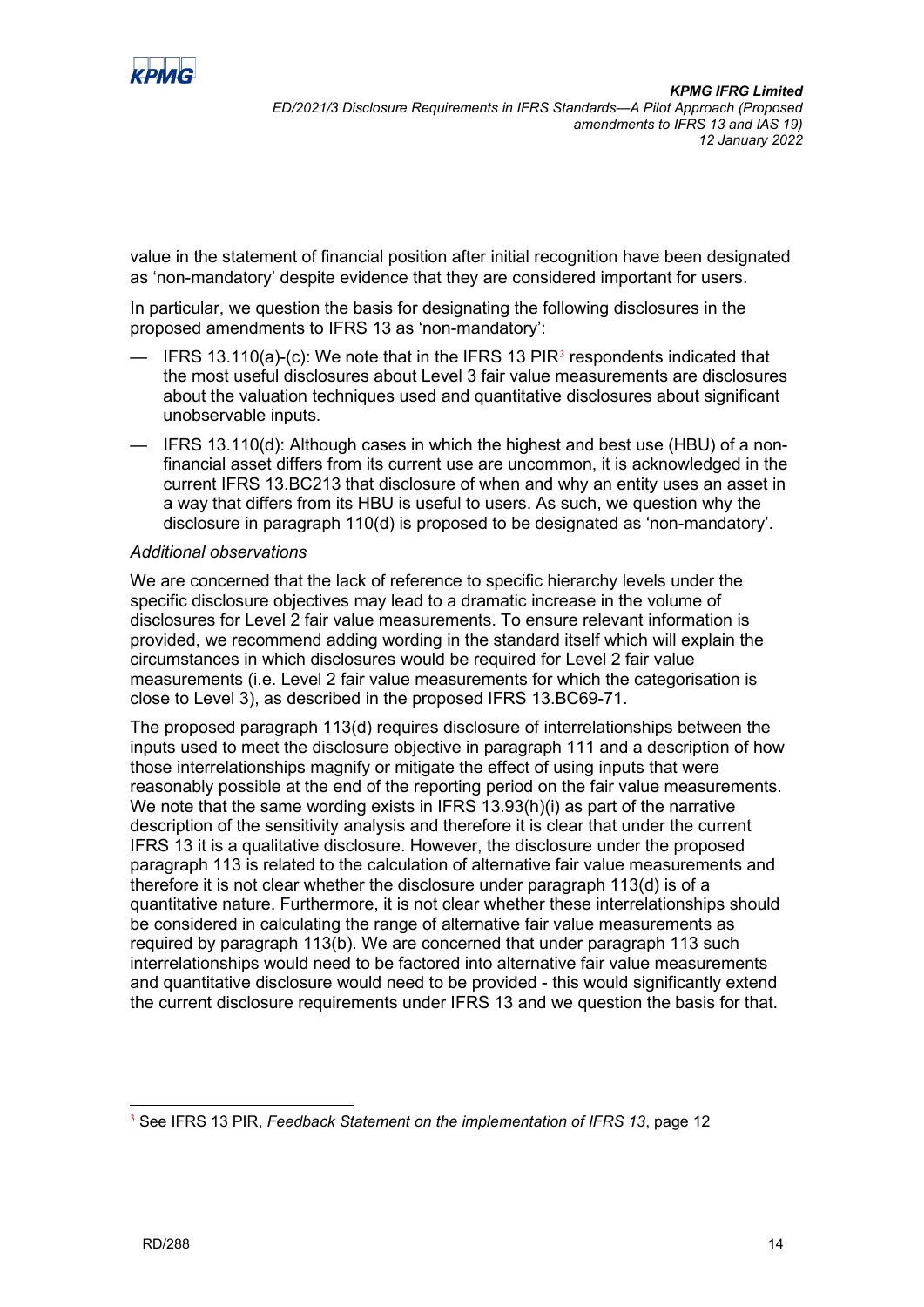

Question 9 – Specific disclosure objective for assets and liabilities not measured at fair value in the statement of financial position but for which fair value is disclosed in the notes

Paragraphs BC98–BC99 of the Basis for Conclusions describe the Board's reasons for proposing the specific disclosure objective for assets and liabilities not measured at fair value in the statement of financial position but for which fair value is disclosed in the notes.

- a) Do you agree that the proposed specific disclosure objective captures detailed user information needs about assets and liabilities not measured at fair value in the statement of financial position but for which fair value is disclosed in the notes? Why or why not? If not, what changes do you suggest?
- b) Do you agree that this proposed specific disclosure objective would result in the provision of useful information about assets and liabilities not measured at fair value but for which fair value is disclosed in the notes? Why or why not?
- c) Do you agree that the benefits of the specific disclosure objective would justify the costs of satisfying it? Why or why not? If you disagree, how should the objective be changed so that the benefits justify the costs?
- d) Do you have any other comments about the proposed specific disclosure objective?

Consistent with our response to Question 1, we believe that having specific disclosure objectives is useful. We agree that the proposed specific disclosure objective for assets and liabilities not measured at fair value in the statement of financial position aims to capture detailed user information needs about assets and liabilities not measured at fair value but for which fair value is disclosed in the notes.

However, in order for the proposed specific disclosure objective to drive the provision of useful information in the notes, we believe certain clarifications and updates are required.

Consistent with our comment in our response to Question 7, the proposed specific disclosure objective in paragraph 118(a) of the ED refers to disclosure of 'other characteristics' – it is not clear whether these are limited only to the characteristics that relate to categorisation of the asset or liability, as required to be disclosed according to paragraph 118(b), or whether it would capture other characteristics besides these.

Furthermore, we believe that the proposed specific disclosure objective in paragraph 118 may be too narrow for certain entities – e.g. such as for entities that hold significant investments in investment properties and apply the cost model under IAS 40. In our experience, a description of the valuation techniques and inputs used in determining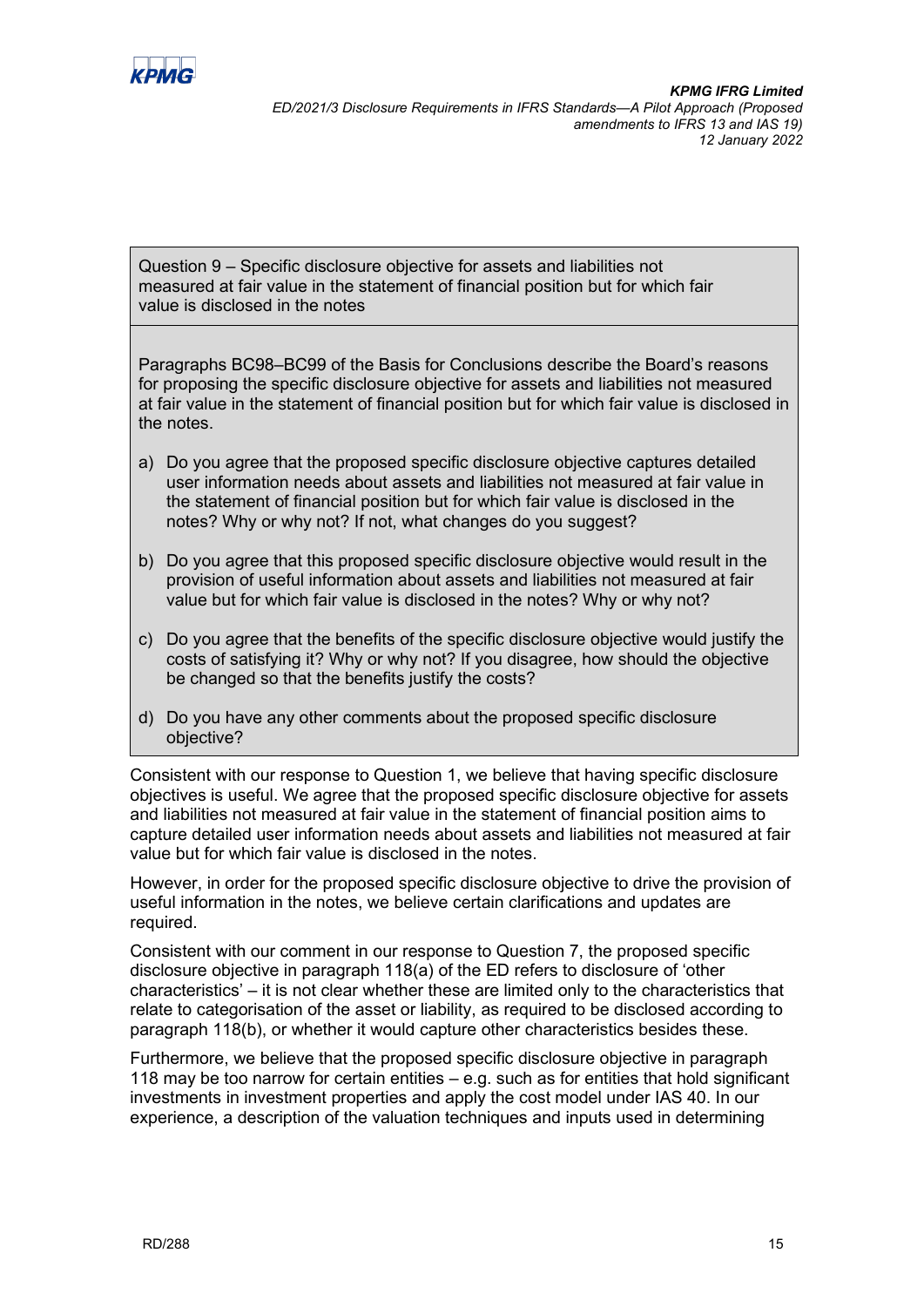

the fair value of investment properties (as currently required under IFRS 13.97) is very useful to users. Therefore, in some cases the specific disclosure objective in paragraph 118 may be too narrow and the proposed disclosure requirements in paragraphs 120 and 121 insufficient.

Lastly, we note that the proposals introduce specific disclosure objectives for assets and liabilities not measured at fair value in the statement of financial position but for which fair value is disclosed in the notes, but the overall disclosure objective in paragraph 100 of the ED does not refer to such assets and liabilities. It is not clear if this is deliberate or an omission.

Question 10 – Information to meet the specific disclosure objective for assets and liabilities not measured at fair value in the statement of financial position but for which fair value is disclosed in the notes

Paragraph BC100 of the Basis for Conclusions describes the Board's reasons for proposing the items of information to meet the specific disclosure objective about assets and liabilities not measured at fair value in the statement of financial position but for which fair value is disclosed in the notes.

- a) Do you agree that entities should be required to disclose the proposed items of information in paragraph 120 of the [Draft] amendments to IFRS 13? Why or why not? If not, what changes do you suggest and how would they help an entity to meet the specific disclosure objective?
- b) Do you agree with the proposed items of information that are not mandatory but may enable entities to meet the specific disclosure objective? Why or why not? If not, what changes do you suggest and how would they help an entity to meet the specific disclosure objective?

## *Mandatory disclosures*

We agree that the information required to be disclosed by paragraph 120 and designated as 'mandatory' is essential to users of the financial statements.

However, as noted in our response to Question 4, we are concerned with the lack of appropriate balance between 'mandatory' and 'non-mandatory' disclosures.

#### *Non-mandatory disclosures*

We question why some proposed disclosures that we would consider critical to meet the proposed specific disclosure objective about assets and liabilities not measured at fair value in the statement of financial position but for which fair value is disclosed in the notes have been designated as 'non-mandatory'.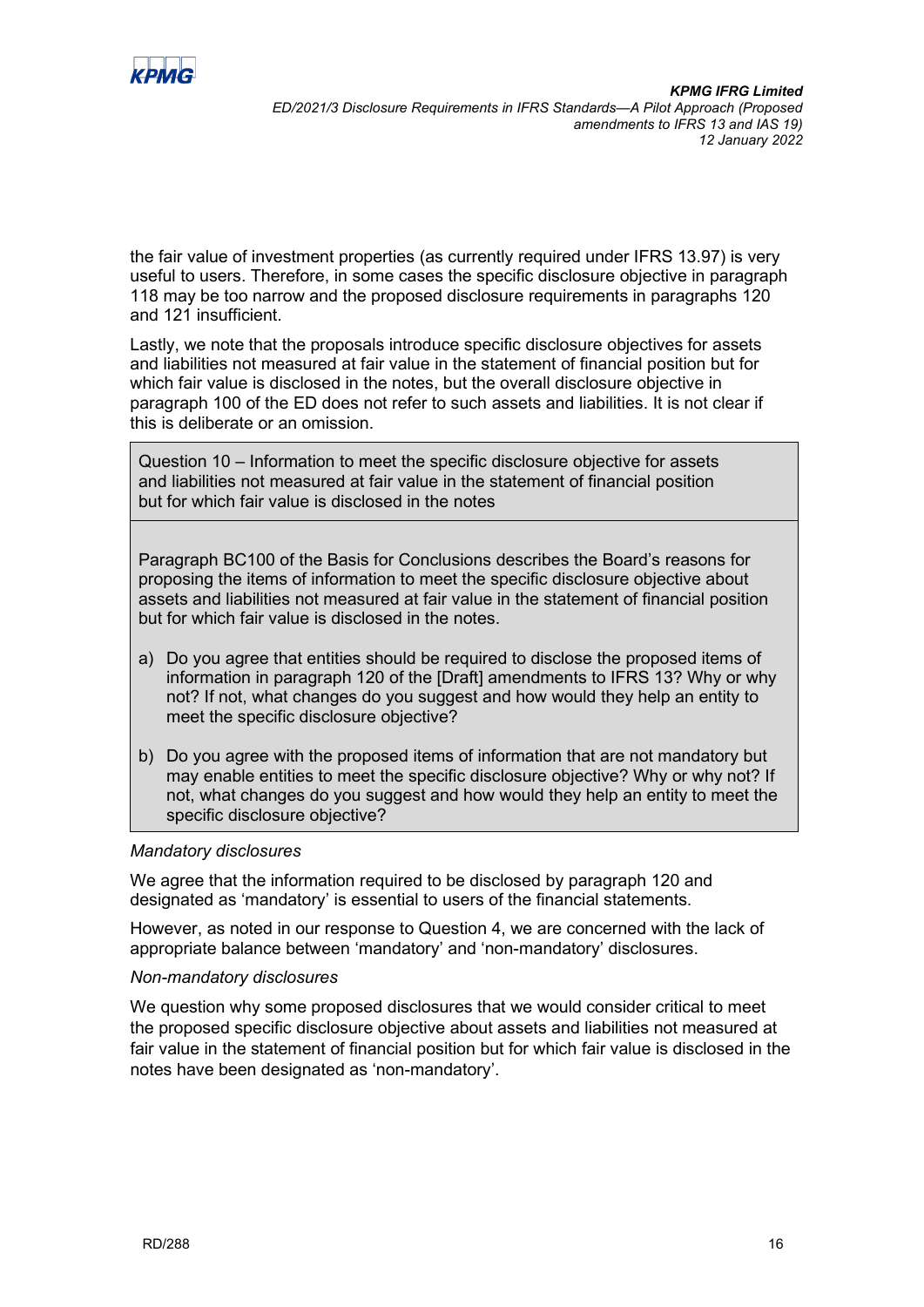

For example, in relation to paragraph 121 of the ED and as noted in our response to Question 9, we are concerned over the proposed removal of the disclosure requirements currently required in IFRS 13.97 for items for which fair value is only disclosed in the notes. In our experience, such information is helpful to users.

### Question 11 – Other comments on the proposed amendments to IFRS 13

Do you have any other comments on the proposed amendments to IFRS 13 in this Exposure Draft, including the analysis of the effects (paragraphs BC214–BC215 of the Basis for Conclusions) and the Illustrative Examples accompanying the Exposure Draft?

While not in the scope of the ED, we also have additional suggestions with respect to the following.

#### *Level of aggregation*

The proposed amendments to IFRS 13 do not provide additional guidance on aggregation or disaggregation.

In our response to the IFRS 13  $PIR<sup>4</sup>$  $PIR<sup>4</sup>$  $PIR<sup>4</sup>$  we noted that guidance on the factors to consider in determining the appropriate level of aggregation and illustrative examples would be very helpful and would likely increase consistency and the usefulness of the disclosure.

Aggregation was also noted by respondents to the IFRS 13 PIR $^5$  $^5$  as one of the issues to address.

We continue to believe that additional guidance on aggregation and disaggregation would be helpful. We note that in the proposed amendments to IAS 19 there is specific guidance on aggregation in paragraph 147b of the ED. Similar guidance might be useful in the context of IFRS 13.

#### *Distinction between realised and unrealised gains and losses*

We note that the proposed paragraph 116(a) in the ED would require disclosure of total gains or losses for the reporting period recognised in profit or loss that are attributable to the change in unrealised gains or losses relating to those assets and liabilities held at the end of the reporting period which are measured at fair value on a recurring basis and categorised in Level 3 of the fair value hierarchy. However, as noted in our response to the IFRS 13 PIR $6$  there is currently no definition of 'realised' and 'unrealised' gains or losses.

IFRS 13.BC198 states that 'unrealised' refers to gains and losses related to changes in the fair value of an asset or liability that is held by the entity at the reporting date.

<span id="page-16-0"></span><sup>4</sup> See our Comment letter on the IFRS 13 PIR, page 7

<span id="page-16-1"></span><sup>5</sup> See IFRS 13 PIR, *Feedback Statement on the implementation of IFRS 13*, pages 6 and 12-13

<span id="page-16-2"></span><sup>6</sup> See our Comment letter on the IFRS 13 PIR, page 6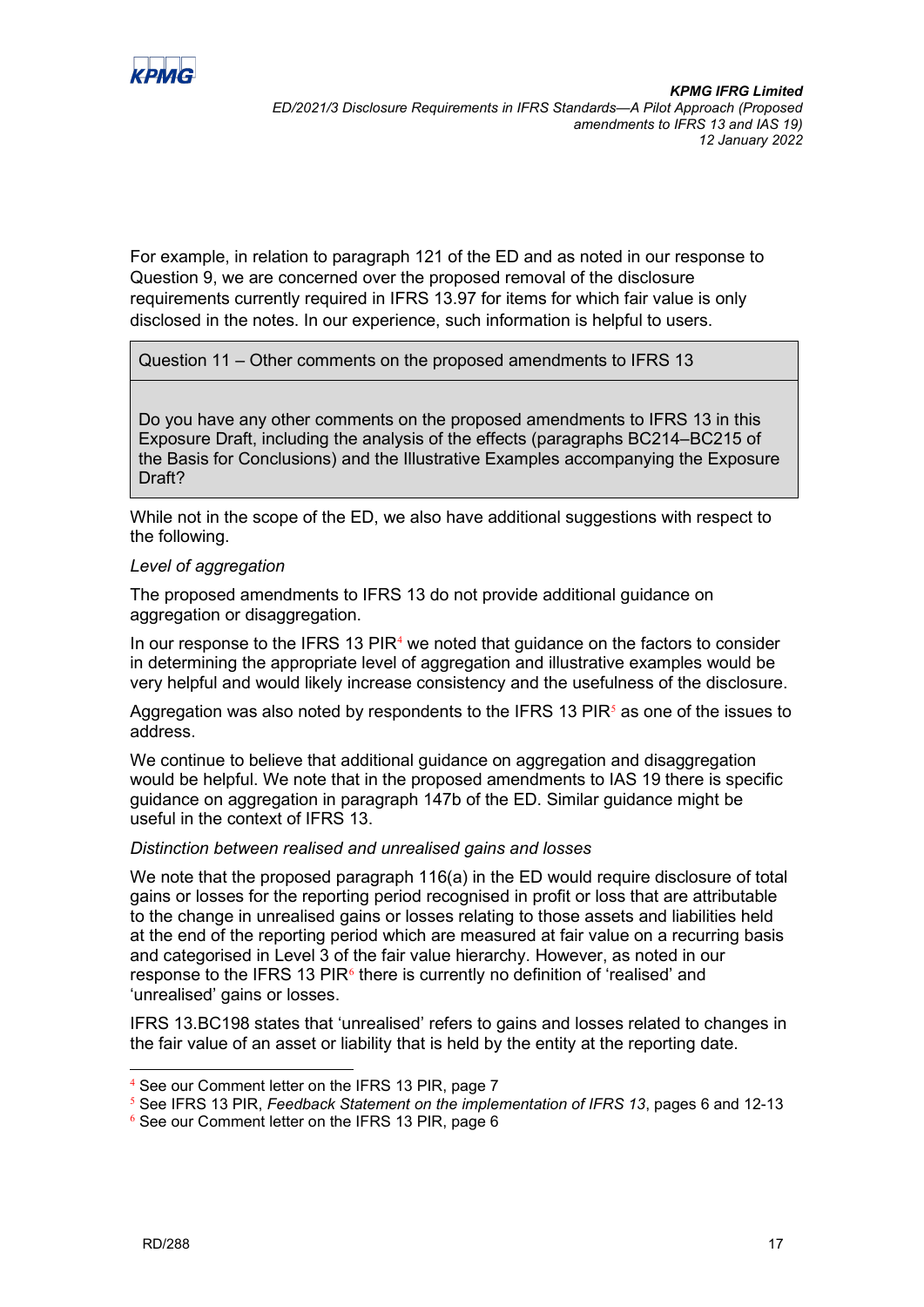

However, some gains or losses related to such items may be received or paid in cash and those receipts or payments may occur in a period after a gain or loss was included in profit or loss.

We also note that identifying the change in unrealised gains or losses included in profit or loss is difficult for those instruments that are subject to periodic cash settlements.

We therefore reiterate our previous recommendation that the Board defines 'realised' and 'unrealised' gains or losses.

## **Proposed amendments to IAS 19** *Employee Benefits* **applying the proposed Guidance**

Question 12 – Overall disclosure objective for defined benefit plans

Paragraphs BC107–BC109 of the Basis for Conclusions describe the Board's reasons for proposing the overall disclosure objective for defined benefit plans.

Do you agree that this proposed objective would result in the provision of useful information that meets the overall user information needs about defined benefit plans? If not, what alternative objective do you suggest and why?

Consistent with our response to Question 1, we believe that having overall disclosure objectives is useful. We agree that the proposed overall disclosure objective for defined benefit plans is helpful to entities because it explains the purpose of the disclosures from the users' perspective.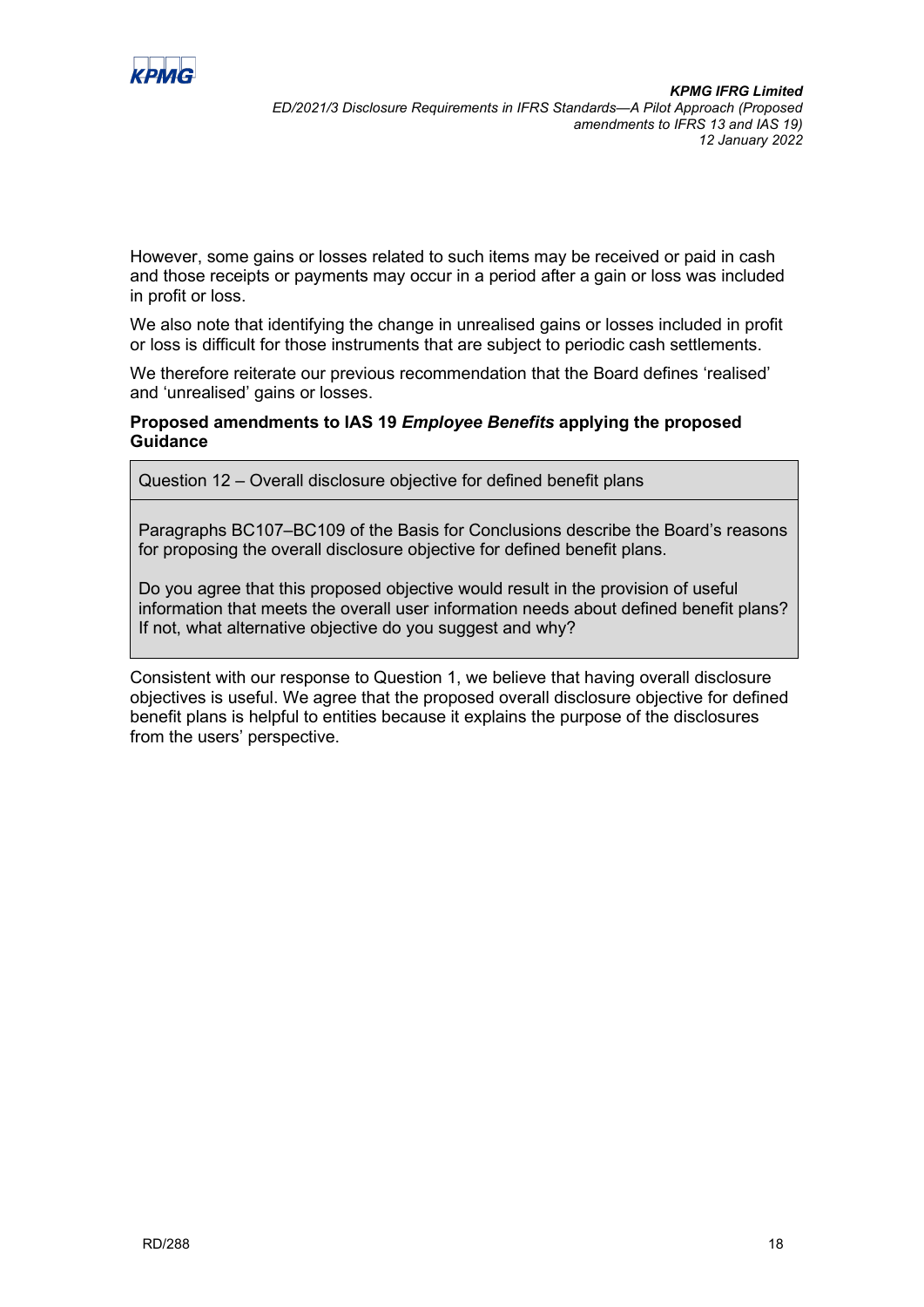

Question 13 – Specific disclosure objectives for defined benefit plans

Paragraphs BC110–BC145 of the Basis for Conclusions describe the Board's reasons for proposing the specific disclosure objectives about defined benefit plans, and discuss approaches that the Board considered but rejected.

- a) Do you agree that the proposed specific disclosure objectives capture detailed user information needs about defined benefit plans? Why or why not? If not, what changes do you suggest?
- b) Do you agree that the proposed specific disclosure objectives would result in the provision of relevant information and the elimination of irrelevant information about defined benefit plans in financial statements? Why or why not?
- c) Do you agree that the benefits of the specific disclosure objectives would justify the costs of satisfying them? Why or why not? If you disagree, how should the objectives be changed so that the benefits justify the costs? Please indicate the specific disclosure objective(s) to which your comments relate.
- d) Do you have any other comments on the proposed specific disclosure objectives? Please indicate the specific disclosure objective(s) to which your comments relate.

As noted in our response to Question 1, we believe that having specific disclosure objectives is useful. We agree that the proposed specific disclosure objectives for defined benefit plans aim to capture detailed user information needs about defined benefit plans.

Question 14 – Information to meet the specific disclosure objectives for defined benefit plans

Paragraphs BC110–BC145 of the Basis for Conclusions describe the Board's reasons for proposing the items of information to meet the specific disclosure objectives about defined benefit plans, and discuss information that the Board considered but decided not to include.

- a) Do you agree that entities should be required to disclose the proposed items of information in paragraphs 147F, 147M and 147V of the [Draft] amendments to IAS 19? Why or why not? If not, what changes do you suggest and how would they help an entity to meet the specific disclosure objectives?
- b) Do you agree with the proposed items of information that are not mandatory but may enable entities to meet each specific disclosure objective? Why or why not? If not, what changes do you suggest and how would they help an entity to meet the specific disclosure objective?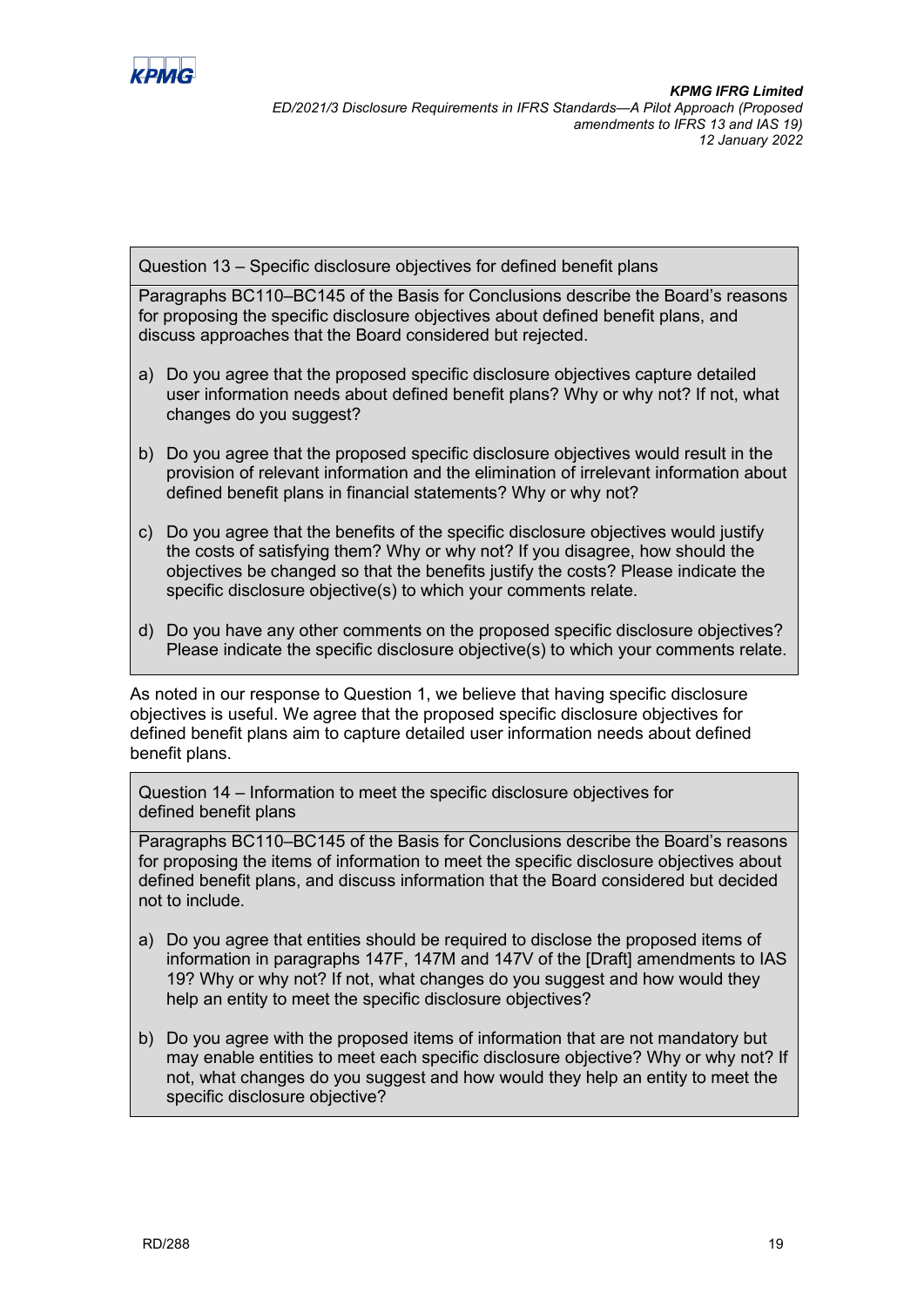

## *Mandatory disclosures*

We agree that the information required to be disclosed by paragraphs 147F, 147M and 147V of the proposed amendments to IAS 19 and designated as 'mandatory' is essential to users of the financial statements.

However, as noted in our response to Question 4, we are concerned with the lack of appropriate balance between 'mandatory' and 'non-mandatory' disclosures.

### *Non-mandatory disclosures*

We question why some proposed disclosures that we would consider critical to meet the proposed specific disclosure objectives about defined benefit plans have been designated as 'non-mandatory'.

For example, the specific disclosure objective proposed in paragraph 147Q of the ED sets out a requirement to provide information "to enable users to understand the significant actuarial assumptions used in determining the defined benefit obligation". It is unclear how this objective could be achieved without disclosing the significant actuarial assumptions used. Similarly, it is unclear why a "description of the nature of the benefits provided by plans" is designated as 'non-mandatory' disclosure when the wording "nature of the benefits provided by the defined benefit plans" is included in the related disclosure objective set out in paragraph 147G.

The following are a number of additional examples of 'non-mandatory' disclosures which we believe, where material, would be required information to meet the proposed specific disclosure objectives:

- A breakdown of the fair value of plan assets by classes of assets that distinguish the risks and characteristics of those assets.
- The following items to provide an indication of the effect of the defined benefit plan on the entity's future cash flows:
	- a) a description of any funding arrangements and funding policy that affect future contributions; and
	- b) the expected contributions to the plan for the next annual reporting period.
- Information about the maturity profile of the defined benefit obligation. This will include the weighted-average duration of the defined benefit obligation and may include other information about the distribution of the timing of benefit payments, such as a maturity analysis of the benefit payments.
- The following information if the entity participates in a multi-employer defined benefit plan:
	- a) a description of the funding arrangements, including the method used to determine the entity's rate of contributions and any minimum funding requirements; and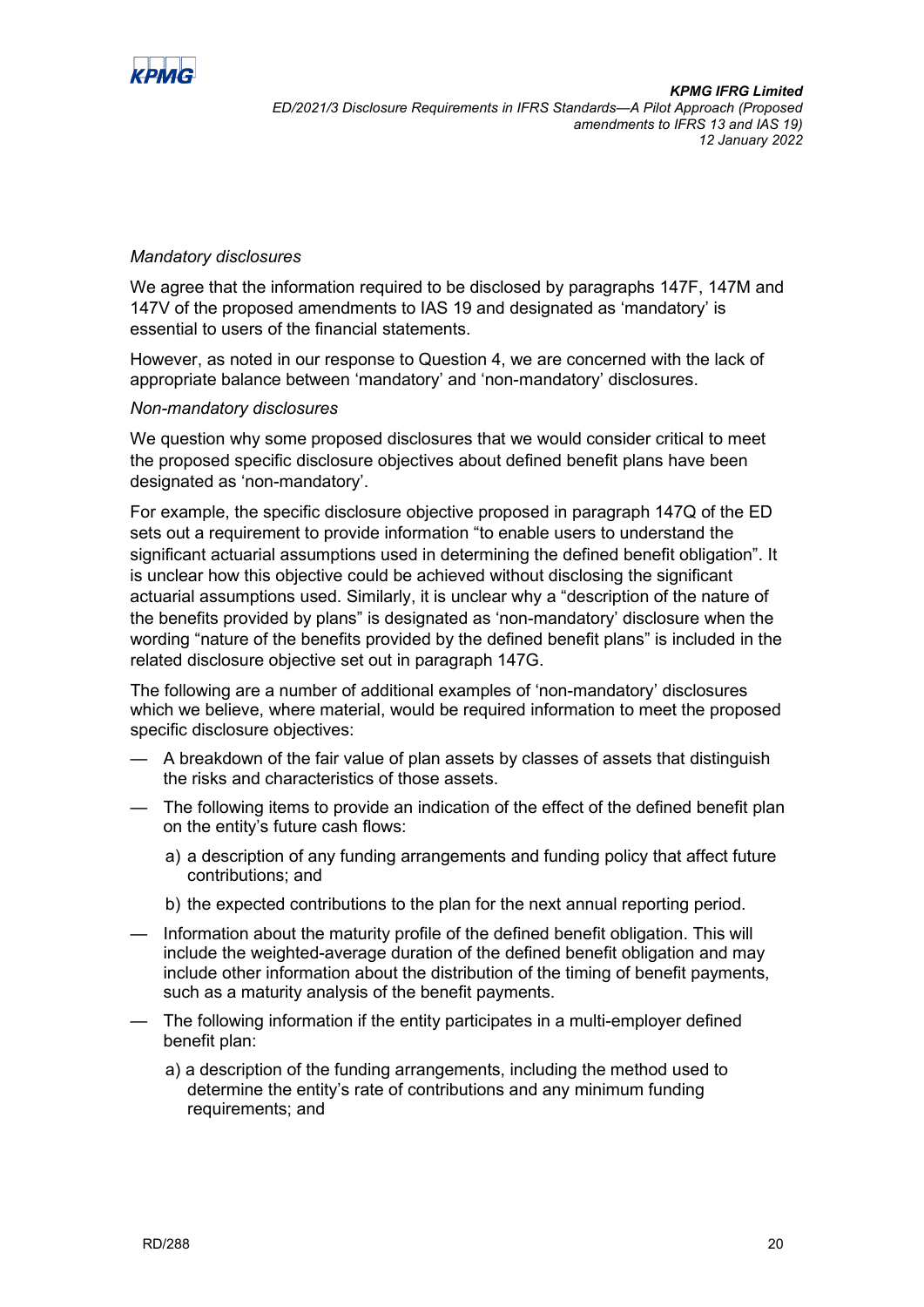

- b) a description of the extent to which the entity can be liable to the plan for other entities' obligations under the terms and conditions of the multi-employer plan.
- The following information if the entity participates in a defined benefit plan that shares risks between entities under common control:
	- a) the contractual agreement or stated policy for charging the net defined benefit cost or the fact that there is no such policy;
	- b) the policy for determining the contributions to be paid by the entity;
	- c) if the entity accounts for an allocation of the net defined benefit cost, all the information about the plan as a whole; and
	- d) if the entity accounts for the contribution payable for the period, the information about the plan as a whole.
- The amount of short-term employee benefits recognised as an expense.
- The amount of defined contribution plans recognised as an expense.
- The amount of other long-term employee benefits recognised as an expense.
- The amount of termination benefits recognised as an expense.

Question 15 – Overall disclosure objective for defined contribution plans

Paragraphs BC156–BC158 of the Basis for Conclusions describe the Board's reasons for proposing the overall disclosure objective for defined contribution plans.

Do you agree that this proposed objective would result in the provision of useful information that meets the overall user information needs about defined contribution plans? If not, what alternative objective do you suggest and why?

Consistent with our response to Question 1, we believe that having overall disclosure objectives is useful. We agree that the proposed overall disclosure for defined contribution plans is helpful to entities because it explains the purpose of the disclosures from the users' perspective.

Question 16 – Disclosures for multi-employer plans and defined benefit plans that share risks between entities under common control

Paragraphs BC159–BC166 of the Basis for Conclusions describe the Board's reasons for proposing which disclosure objectives should apply for multi-employer plans and defined benefit plans that share risks between entities under common control.

Do you agree that these proposals would result in the provision of useful information that meets the overall user information needs about these plans? If not, what alternative approach do you suggest and why?